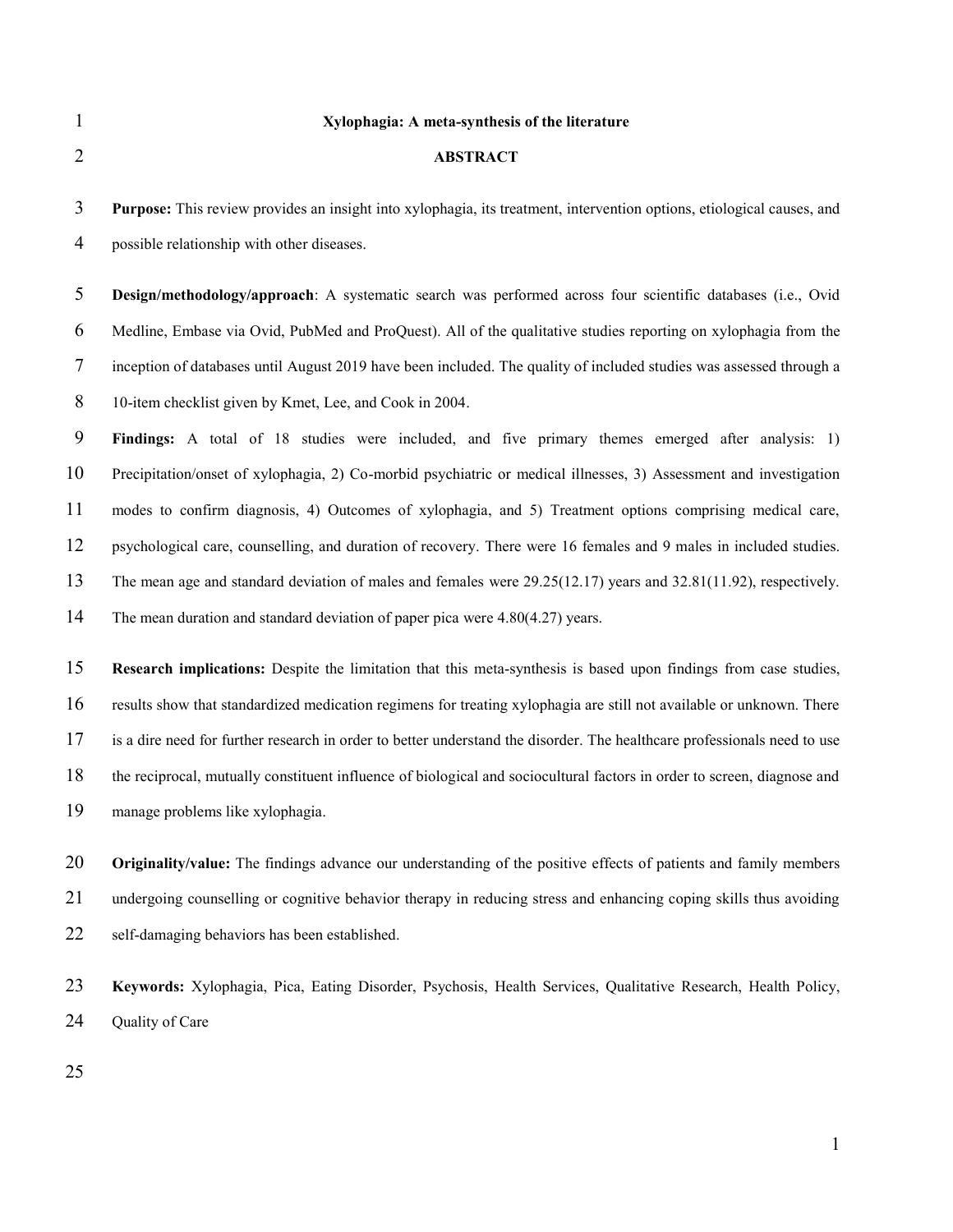# **Key Points**

|    | 27 1. This review provides an insight into xylophagia, its treatment and intervention options, possible etiological causes, |
|----|-----------------------------------------------------------------------------------------------------------------------------|
| 28 | postulated relationships with other diseases and highlights its inclusion in differentials of a medico-legal                |
| 29 | physician.                                                                                                                  |

- 2. This paper highlights factors that lead to precipitation/onset of xylophagia, the co-morbid psychiatric or medical
- illnesses, various assessment and investigation modes to confirm the diagnosis of xylophagia, the outcomes of
- xylophagia, and various treatment options comprising medical care, psychological care, counselling, and duration

of recovery.

- 3. This review includes xylophagia studies from various countries and shows that xylophagia is multifaceted and
- underdiagnosed.
- 4. There were females and males in included studies indicating its prevalence across gender.
- 5. This review suggests a need for biopsychosocial integration in diagnosing and treating eating disorders.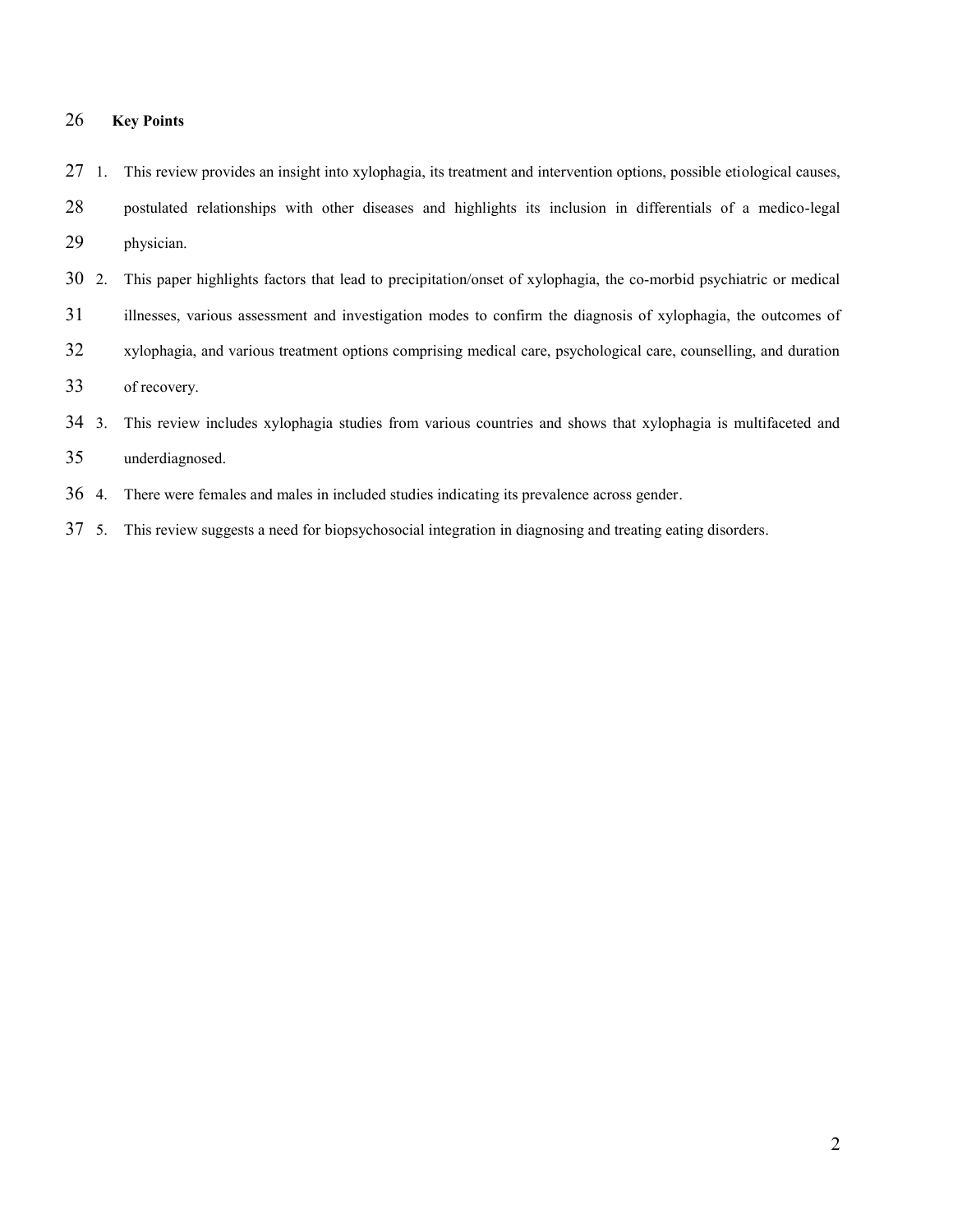### **Introduction**

The simple act of eating has a certain cost as food has been shown to be the cause of millions of deaths globally due to various mechanisms. The consumptions of hundreds of microbial, chemical and physical agents can result in illness and have various lethal outcomes (Acheson, 1999, Jacob et al., 1990, Parakh et al., 2016, Dalal et al., 2013, Barros et al., 1991). The forensic pathologists frequently come across cases of death by food and occasional and culturally-specific cases of death due to intentional or unintentional intake of pathogens, poisons, and foodstuffs (Byard, 2017).

Xylophagia is described as the consumption of substances made up of wood such as paper, pencils, boxes, toothpicks, matches and tree barks; with paper ingestion the most frequently reported type (Gowda et al., 2014, Moore and Sears, 1994). It is a form of pica, where a person has a developmentally inappropriate compulsive yearning for and eats non-nutritive substances (Blinder and Salama, 2008). Pica is explained in the field of medicine as an unnatural appetite that initiates a craving for unhealthy substances. Other kinds of pica comprise lithophagia (stone eating), geophagia (dirt eating), ice (pagophagia), gravel, paint flakes, clay, hair (trichophagia), and laundry starch (amylophagia) (Byard, 2014, Parry-Jones and Parry-Jones, 1992, Loots and du Toit-Prinsloo, 2016). There has been much ambiguity in classification of this disorder, with the Diagnostic and Statistical Manual of Mental Disorders version 5 (DSM-V) classifying it as an eating disorder in persons who fulfill the following criteria: persistent eating of non-nutritive substances for a period of at least one month, the consumption of non-nutritive substance that is inappropriate to the developmental level of an individual, eating behavior that is not culturally supported or socially practiced, or the behavior is severe enough to call for independent clinical attention if it occurs along with another mental disorder or medical condition (APA, 2013). Others, however, have suggested that it is on the obsessive-compulsive disorder (OCD) spectrum, given both the obsessive and compulsive features observed in patients (Bhatia and Gupta, 2009, Gundogar et al., 2003, Hergüner et al., 2008).

A variety of factors are involved in the etiology of pica, such as genetic, biological, and particularly sociocultural and nutria-physiological aspects (Rose et al., 2000, Levine and Smolak, 2014). Likewise, a past study has suggested the integration of sociocultural and biopsychiatric factors in etiology and management of eating disorders (Levine and Smolak, 2014). A study conducted on pregnant women in Mexico found that between approximately 30-50% of the women consumed dirt, ashes, and clay; believing that failure to do so would lead to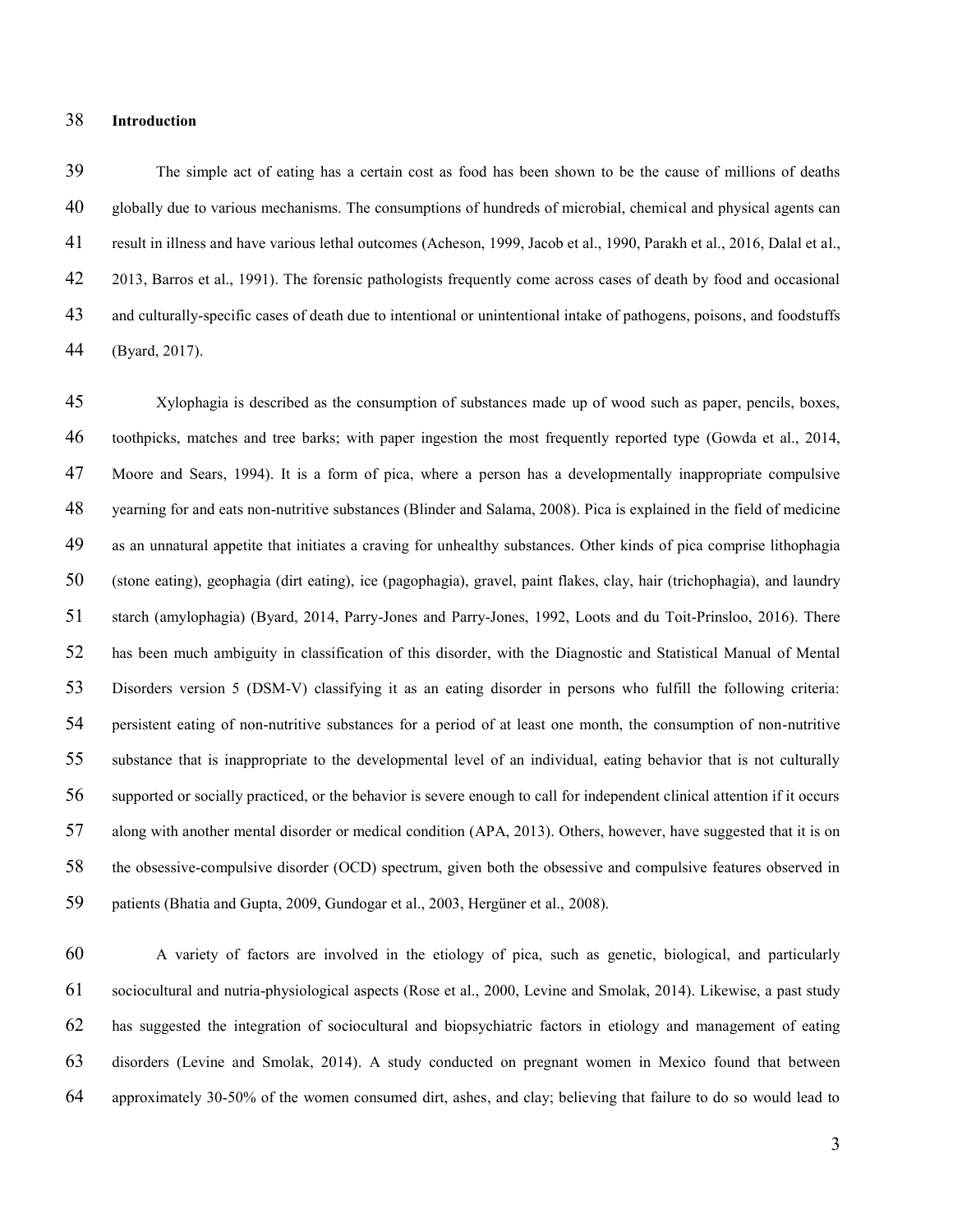miscarriage (Simpson et al., 2000). A large part of the literature also attributes it to iron deficiency, although there remains some controversy as to whether it is a cause instead of an outcome of iron deficiency (Kettaneh et al., 2005, Gupta A et al., 2007). Other research studies have highlighted the role of social and religious customs, where pica is considered culturally-acceptable and is thus not viewed as pathological (Blinder and Salama, 2008). This ambiguity has then resulted in confusion as to how this condition should be treated. A review paper highlighting the forensic implications of pica (Byard, 2014) shows that various fatal mechanisms result in the death of a person with pica. In case of suspicion of pica in persons who are institutionalized or have developmental delay, post-mortem examinations should cautiously analyse the possible side effects of eating non-food substances (Byard, 2014). Authors highlight the presence of minimal presenting symptoms and signs due to a variety of reasons.

In children aged between 18 to 36 months, an incidence of pica greater than 50% is considered normal, and this is thought to decrease with age (Blinder and Salama, 2008). Among institutionalized patients, prevalence rates range from 4-26% (Walker and M.C. Roberts, 2001), and it was noted that from 1999 to 2009, hospitalization rates due to pica increased by more than 90% (Zhao and Encinosa, 2011). The intake of foreign bodies is commonly observed in children and certain susceptible adult populations such as alcoholics, the elderly with dentures, prisoners, and individuals with psychiatric problems (Yamaguchi et al., 2014, Zouros et al., 2014, Cangir et al., 2002, Velitchkov et al., 1996).

81 In most of the cases, the autopsy results reveal accidental intake of foreign bodies (e.g., meat or bones). In rare cases, the autopsy results reveal non-food components (e.g., teeth, glass fragments, dental crowns, batteries, or 83 small toys) (Sreetharan et al., 2004), and suicidal intent must be considered when children or inebriated patients are involved in ingesting these substances (Krugman et al., 2007, Žganjer et al., 2011, Bloch et al., 2005, Nicolai and Reiter, 2004). There is a need for thorough knowledge and sufficient medico-legal experience in order to differentiate between suicidal acts and homicide (Sauvageau and Racette, 2006). Furthermore, in rare cases of drug abuse and eating disorders, there is an intake of non-food substances (Schaper et al., 2003).

The past empirical studies in various cases have shown that the intake of non-food pica (depending on the type, number, and size of the objects) leads to adverse health outcomes (e.g., aggressive periodontitis, lead poisoning, phosphorus poisoning, dental damage, mercury poisoning, nicotine poisoning, toxocara infections, hemolytic anemia, electrolyte disturbances, blockage, hemorrhage, and tamponade from vessel and heart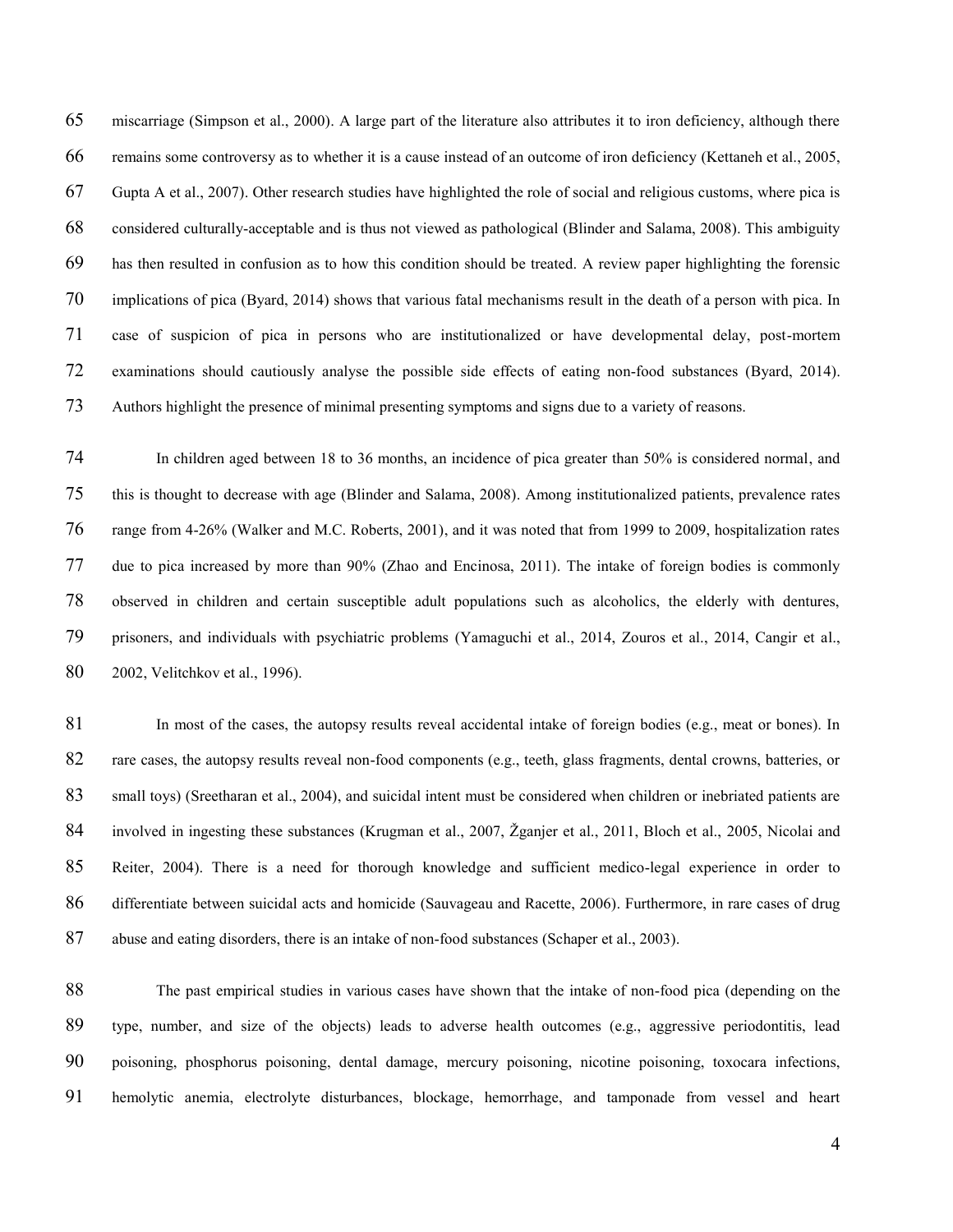perforation, and sepsis) due to failure to digest the foreign substances (McLoughlin, 1988, Decker, 1993, Johnson, 1990, Federman et al., 1997, Glickman et al., 1981, Toker et al., 2009, Advani et al., 2014, Kar et al., 2015, Byard, 2000, Byard, 2014). The past empirical evidence has shown death due to: vagal stimulation with resultant cardiac arrhythmia, intestinal causes, and intestinal obstruction in some cases of pica (Wick et al., 2006, Byard, 2014). The intake of hair or paper may form bezoars which lead to intestinal obstruction due to absorption of fluid in the accumulated paper in the colon area (Byard, 2014). The presence of non-food substances in the aerodigestive tract of children at post-mortem examination is not always indicative of pica as the children may have intentionally or unintentionally eaten foreign material (Byard et al., 1990, Yamaguchi et al., 2014, Zouros et al., 2014). The variety of outcomes of pica and lack of specificity has added to the problems in diagnosing pica. The cultural contextualisation of eating disorders, as proposed in a past study (Levine and Smolak, 2014) needs to be comprehensively assessed.

As it pertains to xylophagia specifically, there is a paucity of data available due to differences in definitions as well as reluctance on the part of patients to admit to it (Blinder and Salama, 2008), further thwarting efforts to diagnose, prevent, and manage this disease comprehensively and effectively. Hence, there is ambiguity on the etiology of xylophagia and limited empirical evidence on the fatal or potentially fatal outcomes of xylophagia. Thus, this meta-synthesis was undertaken as an attempt to fill this gap, and provide a better understanding on xylophagia, its treatment, possible causes and postulated relationship with other diseases. A meta-synthesis is a systematic reviewing process that combines and analyses qualitative evidence in a coherent manner, with the primary purpose of developing a deeper understanding of a particular phenomenon (Erwin et al., 2011, Walsh and Downe, 2005, Campbell et al., 2003, Jensen and Allen, 1996). This meta-synthesis was of descriptive type as it analyzed the phenomenon of xylophagia comprehensively.

#### **Methods**

A systematic exploration of the qualitative empirical literature on xylophagia was carried out. Our focus was on gaining a better understanding of xylophagia, its prevention, treatment and intervention options, possible etiological causes and postulated relationship with other diseases. Therefore, meta-synthesis approach was used to assimilate and synthesize research studies related to xylophagia.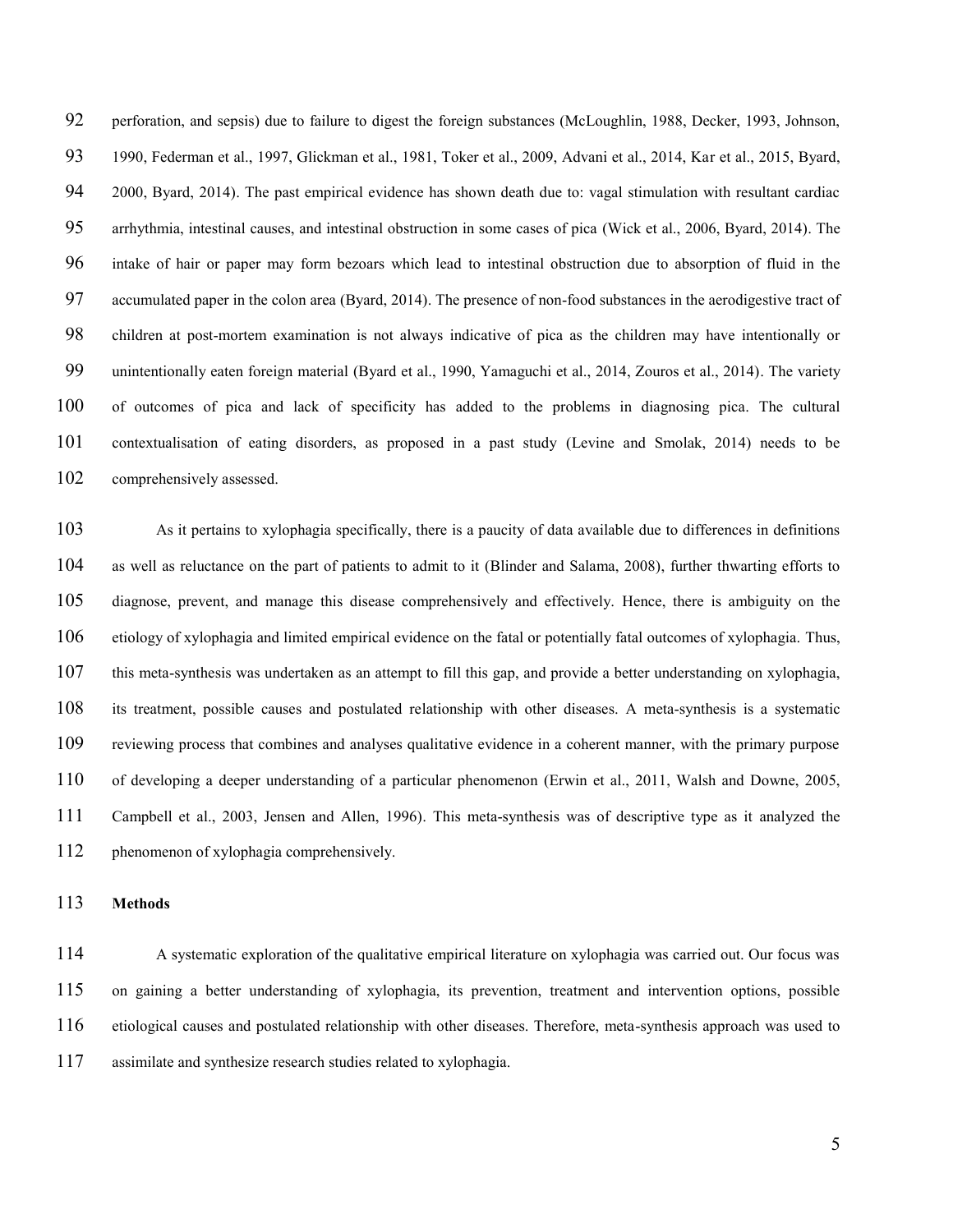**Search strategy.** We carried out a thorough search strategy for finding related research studies (see Figure 1 PRISMA flow diagram). Using the keywords including xylophagia, paper eating, paper pica, and paper bezoar, we explored electronic databases including Ovid Medline, Embase via Ovid, PubMed, and ProQuest. We also manually searched reference lists of all the retrieved research studies for potentially related documents.

---------------------------------------------------------------------------------------------------------------- See Figure 1 ----------------------------------------------------------------------------------------------------------------

**Inclusion/exclusion criteria.** In order to identify the eligibility of research studies included in our meta-synthesis, we applied the inclusion and exclusion criteria on the titles, citations, and abstracts of retrieved articles. The search was updated to retrieve any study published between the dates of databases' inception until August 2019. The inclusion criteria were: Qualitative studies published in peer-reviewed journals, letters to editors discussing cases of xylophagia and related brief reports. Studies related to xylophagia but no other forms of pica were selected. No restriction was made on the population being served. The exclusion criteria were: quantitative studies, literature reviews, articles written in a language other than English, and grey literature. The authors (KM, YMA, YZ, TMK, LT, FSB, and FRC) thoroughly reviewed each research article for inclusion in the meta-synthesis. The discrepancies were resolved through mutual discussion until a consensus was attained.

**Quality assessment.** If a review comprises research articles of low quality, the findings of review may be flawed, thereby endangering its reliability (Walsh and Downe, 2006). The quality of all the included studies was assessed using the 10-item criteria checklist given by Kmet, Lee, and Cook (Kmet et al., 2004). An overall rating ranging from 0 to 1 was assigned to every article; higher ratings were an indicator of higher quality. The lowest quality ratings of included studies in the present review were 0.2, we considered all studies adequate for inclusion in this review. (See Table 1, column "score in quality assessment", and Online Resource; Supplementary Table 1 for "Quality rating of included studies").

---------------------------------------------------------------------------------------------------------------- See Table 1 ---------------------------------------------------------------------------------------------------------------- **Analytic strategy.** In order to review the research studies, we followed Noblit and Hare's 7-step approach for synthesizing from qualitative studies (Noblit and Hare, 1988). This approach consists of these steps: searching eligible studies that fulfill inclusion criteria; screening retrieved literature; reading studies and extracting data;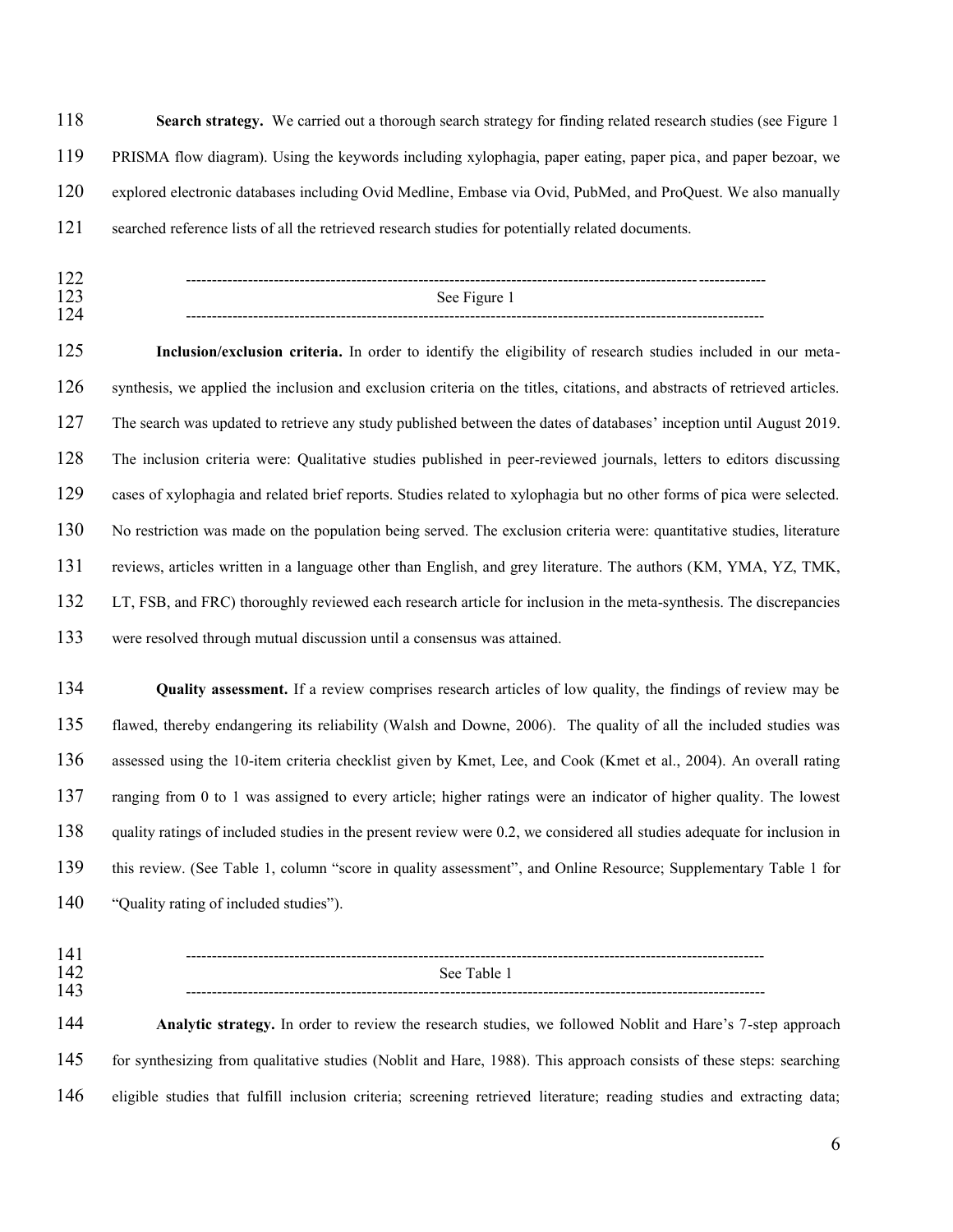determining how the studies are related; translating the studies into one another; synthesizing translation; and expressing the translation (Hines, 2013, Noblit and Hare, 1988). We began with reviewing every research study various times in order to recognize and record main themes along with details pertaining to the context of the study. We carried out a first order construct which involved making a data table for identifying main ideas and concepts throughout the research articles. This helped in finding the ways in which all research articles were related to one another. We then carried out second-order constructs. In this step, the finding of every research article was compared and contrasted systematically to identify points of convergence and divergence. This also helped us in matching themes across studies and formulating categories of themes. Additionally, we ensured that all the themes paralleled the overall line of argument relating to xylophagia that arose from our review.

**Results** 

A total of 18 articles were included in this meta-synthesis. The characteristics of the 18 cases studies are shown in Table 1. This meta-synthesis comprises 14 case reports, 3 letters to editors and 1 experimental study. Seven studies reported cases of xylophagia from United States of America (US); two studies were carried out in India, one in Iran, Ireland, Germany, United Kingdom, Canada, South Africa, Greece, Australia, and Turkey respectively. There were 16 females and 9 males in included studies. The mean age and standard deviation of males and females were 29.25(12.17) years and 32.81(11.92), respectively. The mean duration and standard deviation of paper pica were 4.80(4.27) years.

**Summary of synthesis.** Five primary themes emerged from our meta-synthesis: 1) Precipitation/onset of Xylophagia, 2) Co-morbid psychiatric or medical illnesses, 3) Assessment and diagnostic methods, 4) Outcomes of xylophagia, and 5) Treatment options. The distribution of themes across the 18 papers is detailed in Figure 2. Table 2 shows selected data excerpts from included articles.

| 168 |              |
|-----|--------------|
| 169 | See Figure 2 |
| 170 |              |
|     |              |
| 171 |              |
| 172 | See Table 2  |
| 173 |              |
|     |              |

## **1) Precipitation/Onset of Xylophagia**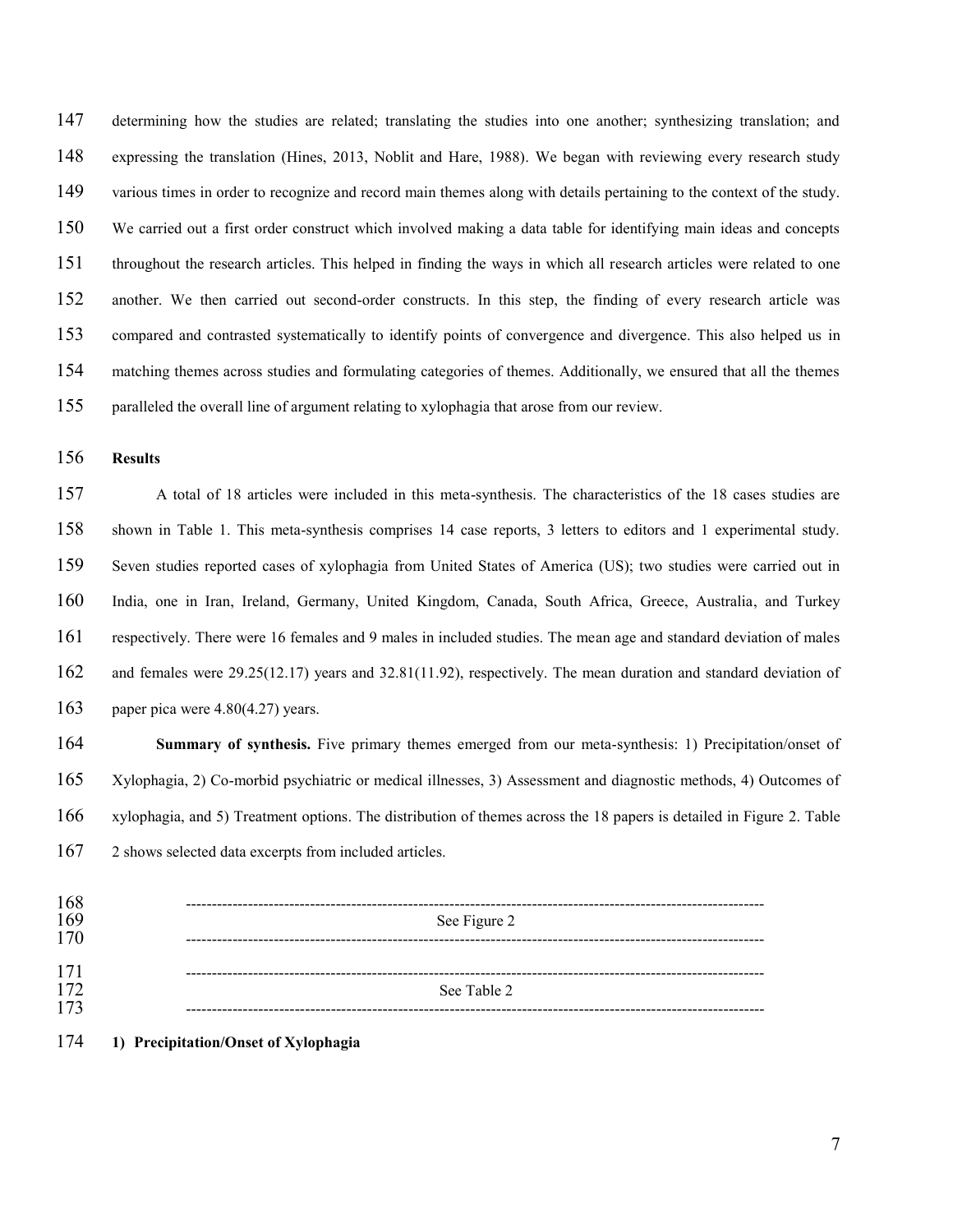**Causes and triggers of xylophagia:** Studies included in this synthesis identified various causes and triggers of xylophagia, and in particular modelling of this behavior through vicarious learning (Bharti et al., 2015) including the symptom of celiac disease (Fotoulaki et al., 2007).

**Family history:** Some of the family members of xylophagia patient were reported as having a paper-eating habit before their onset (Bharti et al., 2015).

**Duration:** Some patients started eating paper or cardboard in order to escape from painful experiences and avoid reality. Duration of consumption was varied, with some reporting more than a year (Chisholm Jr and Martín, 1981), two to three years (Bharti et al., 2015, Gowda et al., 2014, Yalug et al., 2007), five years (Callinan and O'Hare, 1988), and 12 years (Olynyk and Sharpe, 1982). There were also adults who started from adolescence (Olynyk and Sharpe, 1982), while others started late in life (Dumaguing et al., 2003).

**Maintaining factors:** Various factors were found playing a role in the continuation and maintenance of this behavior. For instance, one study revealed that paper eating alone, learned through instrumental learning, was reinforced and maintained through escape learning. It progressed due to a lack of attention from family members (Bharti et al., 2015). Another study showed that paper eating became a pattern as the patient used to eat paper alone without anyone noticing the odd behavior, thus leading to persistent xylophagia (Gowda et al., 2014). Similarly, distorted beliefs about body image, traumatic family history, the pressure of family responsibility, and lack of amiable relations with a parent played a vital role in onset and continuation of paper eating (Yalug et al., 2007). The habit of eating cardboard also progressed in order to lose weight, control food intake, and attain satiety; as well as to reduce tension and achieve gratification (Callinan and O'Hare, 1988, Stein et al., 1996). Looking as a whole, these findings show an intricate interplay of psychological factors behind increasing vulnerability, acting as precipitating factors as well as maintaining factors of xylophagia.

**2) Co-morbidity** 

**Psychological disorders:** These include inhalant use disorder (Gowda et al., 2014), alcohol dependence (Moore and Sears, 1994), schizophrenia (Klein et al., 2014), bsessive-compulsive disorder (Bharti et al., 2015), intellectual disabilities (Keeling et al., 1987); anorexia nervosa, major depressive disorder, panic disorder with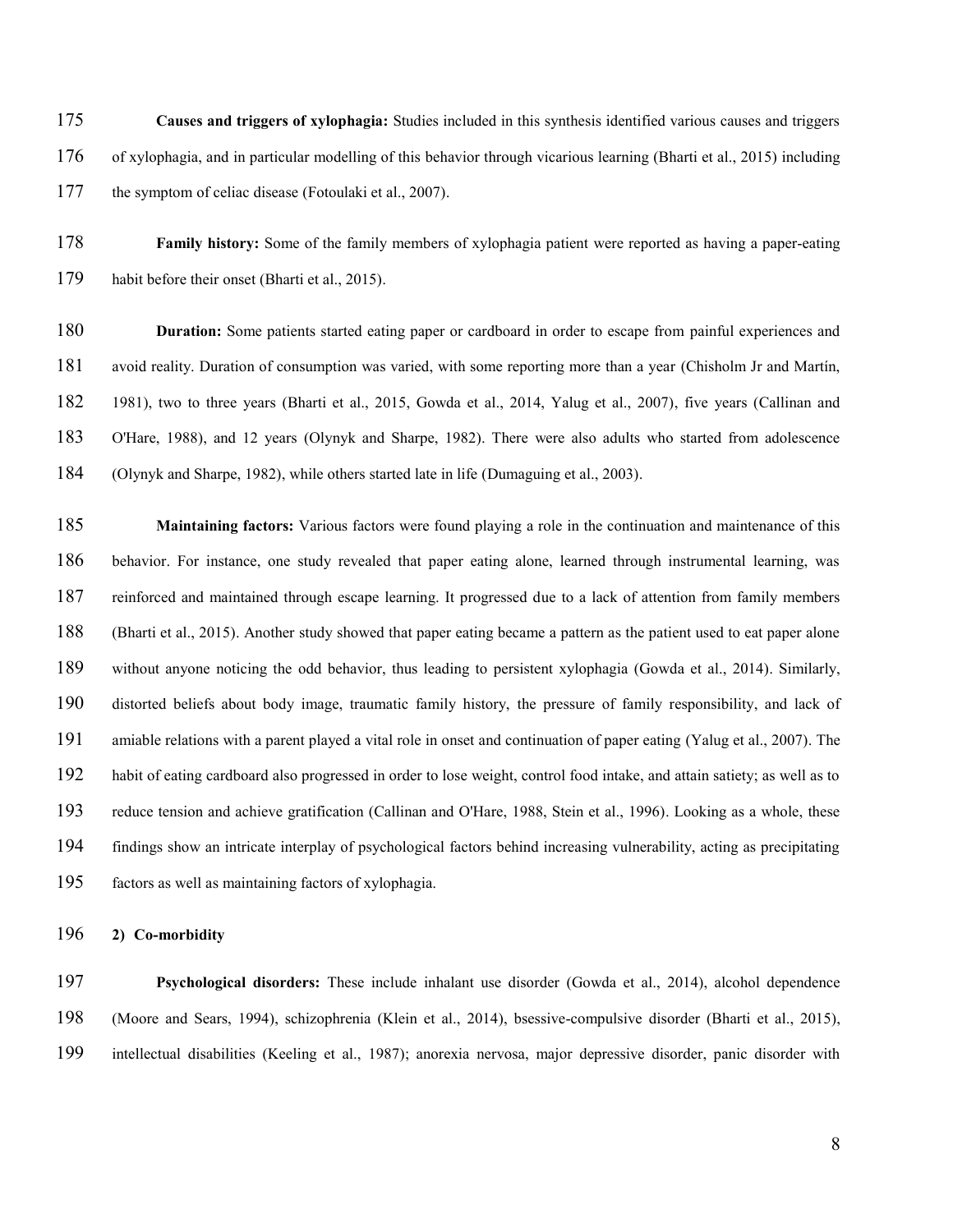agoraphobia, social phobia, pica, and hair-pulling (Bakhshaeekia et al., 2009, Spaniolas et al., 2010, Stein et al., 1996, Yalug et al., 2007).

**Medical diseases:** These include: Mercury poisoning (Olynyk and Sharpe, 1982); anemia (Callinan and O'Hare, 1988); coeliac disease (Fotoulaki et al., 2007); gastritis and duodenitis (Moore and Sears, 1994). These findings reveal that understanding xylophagia is problematic because its symptomatology is complicated by the presence of various co-morbid psychological and medical disorders.

#### **3) Assessment and diagnostic methods**

**Medical assessment/laboratory examinations/dietary history:** Individuals with xylophagia present complicated symptomatology which has to be ruled out by a variety of screening and diagnostic procedures. This meta-synthesis reveals that medical specialists employed a complex array of testing procedures, for instance, abdominal x-ray, exploratory laparotomy (Bakhshaeekia et al., 2009); emogram, serum electrolytes, and serum iron tests, stool tests, magnetic resonance imaging, electroencephalography (Bharti et al., 2015); faecal occult blood tests, full blood count, blood film, white blood cell count, serum iron level, liver function test results, levels of serum protein, albumin, calcium, phosphate, urea, and electrolytes, blood glucose levels, and thyroid function measurements (Callinan and O'Hare, 1988). Similarly, diagnosticians have also employed dietary history, hematocrit level test, hemoglobin level test, corpuscular hemoglobin test, corpuscular hemoglobin count test, and serum zinc test (Chisholm Jr and Martín, 1981); Cognitive functions, physical examination, complete blood picture, urine routine and X-ray abdomen, liver function, peripheral blood smear examination (Gowda et al., 2014, Moore and Sears, 1994); and many more (Graham, 1976, Keeling et al., 1987, Klein et al., 2014, Olynyk and Sharpe, 1982, Schmocker et al., 2015, Spaniolas et al., 2010, Stein et al., 1996, Yalug et al., 2007).

#### **4) Outcomes of xylophagia**

**Symptoms/psychological problems/health impact:** A number of medical complications were reported, such as bowel perforation, cachectic and malnourishment, disturbed smell and loss of taste senses, abdominal pain, headaches, dyspnea on exertion, chronic fatigue and listlessness, colonic ischemia, peritonitis and intestinal perforation, retinitis pigmentosa, recurrent hypochromic, microcytic anemia, intestinal obstruction, and death (Bakhshaeekia et al., 2009, Bharti et al., 2015, Callinan and O'Hare, 1988, Chisholm Jr and Martín, 1981, Graham,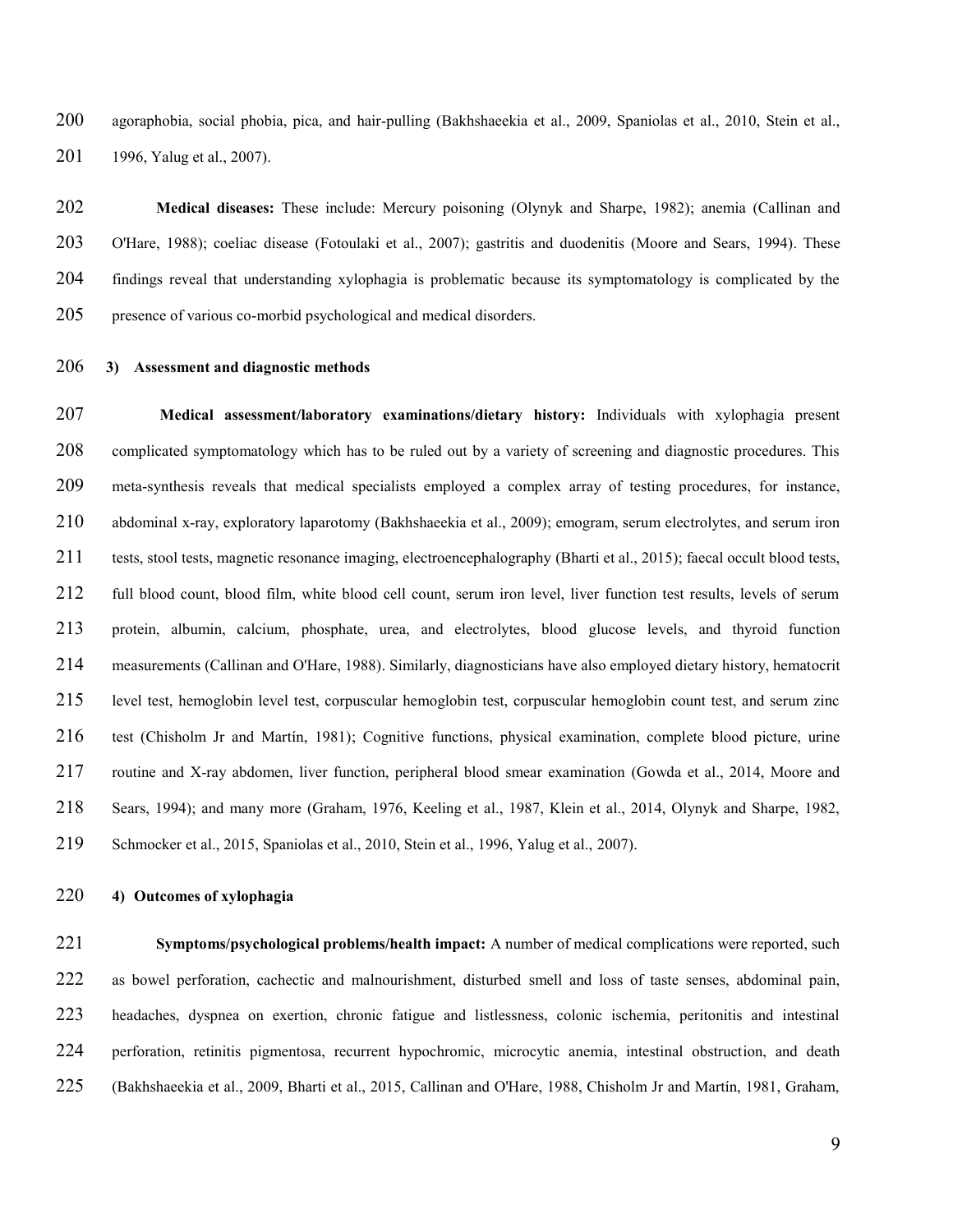1976, Keeling et al., 1987, Klein et al., 2014, Moore and Sears, 1994, Olynyk and Sharpe, 1982, Schmocker et al., 2015, Fisher, 2014, Spaniolas et al., 2010, Uretsky, 1974). Various psychological problems reported include anhedonia, weeping spells, thoughts about committing suicide, restlessness, anxiety, palpitations, insomnia, loss of appetite, reduction in attention and concentration, anger outbursts, stubbornness, and self-mutilating behaviors (Bharti et al., 2015, Gowda et al., 2014). Quality of life was also impacted, with reports of decreased interest in personal and social life, reduced interaction with family members and friends, reduction of interest in pleasurable activities, poor academic performance, and slacking in household chores (Bharti et al., 2015, Gowda et al., 2014).

**Pleasurable effects:** One patient reported that eating paper resulted in feelings of satiety resulting in a reduction in food intake and weight, which then pleased the patient (Callinan and O'Hare, 1988). Similarly, eating notebook paper and newspapers was shown to be the source of immense pleasure (Gowda et al., 2014, Stein et al., 1996). However, this is not the case as one study reported a lack of pleasure from this habit (Bharti et al., 2015).

## **5) Treatment options**

**Medical care:** Medical treatments recommended by the included studies comprised: prescribing drugs, surgeries or supplements, such as fluoxetine (Bharti et al., 2015); iron dextran intravenous infusion, folic acid and vitamin B12 injections (Callinan and O'Hare, 1988); elemental zinc and ferrous sulphate (Chisholm Jr and Martín, 1981); paroxetine, clonazepam, baclofen, supplemental multi-vitamin injectable preparations (Gowda et al., 2014); upper gastrointestinal series, upper endoscopy, iron supplementation (Schmocker et al., 2015); clomipramine, sertraline, citalopram (Stein et al., 1996); olanzapine, fluoxetine (Yalug et al., 2007); and oral ferrous sulphate therapy (Moore and Sears, 1994, Olynyk and Sharpe, 1982).

**Psychological care/counselling:** Psychotherapy was employed in four studies, which included 246 psychoeducation for patients and family members, cognitive behavior therapy (CBT) to reduce stress, enhance coping skills, restructure disturbing cognitions, and avoiding damaging behaviors (Bharti et al., 2015, Gowda et al., 2014), overcorrection (Foxx and Martin, 1975), and counselling regarding the disease and appropriate eating 249 behaviors (Schmocker et al., 2015).

**Recovery rates and duration:** The findings revealed improvements in symptoms and in some cases patients were reported to be asymptomatic. Improvements in symptoms, no recurrence and aversion towards paper/cardboard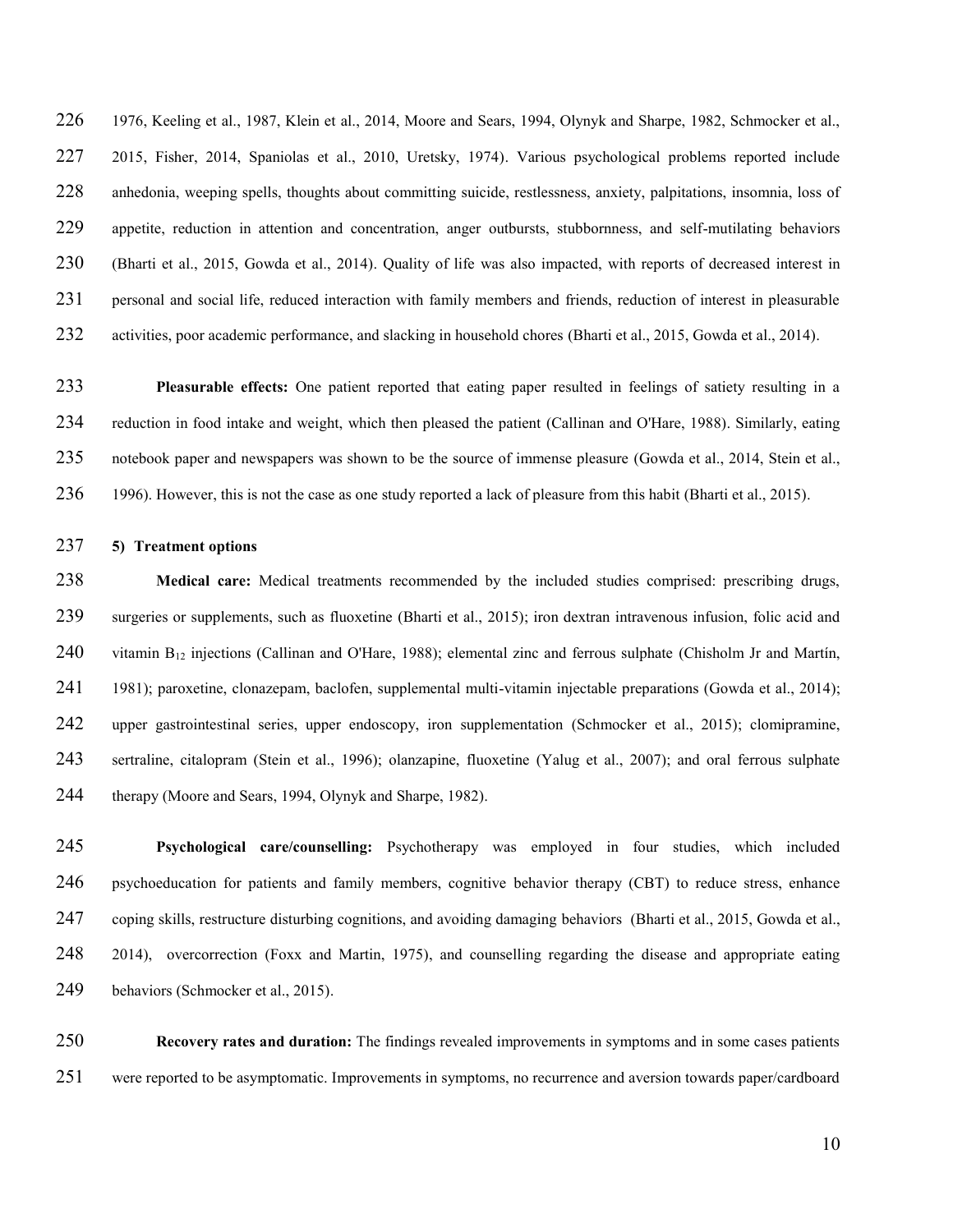eating was seen from a minimum of one week of treatment and ranged to variable time durations of follow-ups (Callinan and O'Hare, 1988, Chisholm Jr and Martín, 1981, Gowda et al., 2014, Moore and Sears, 1994, Olynyk and Sharpe, 1982, Schmocker et al., 2015, Stein et al., 1996). However, one study revealed minimal improvements in symptoms, non-compliance, and aggravation of symptoms after 2 months of hospitalization (Yalug et al., 2007).

**Recommendations:** Despite the abnormal nature of this problem, only six research studies suggested recommendations to improve treatment or assessment of xylophagia. Studies have highlighted the absence of standardized medication regimens or psychotherapeutic interventions for treating xylophagia. According to Gowda (2014), support from family, provision of residential care, as well as fostering personal, social and environmental strengths may be beneficial for such individuals. Likewise, another research study highlighted the need for taking a detailed history of individuals presenting with such symptomatology (Spaniolas et al., 2010). Authors also suggested the inclusion of foreign body ingestion for differential diagnosis of abdominal pain (Bakhshaeekia et al., 2009). The need to address nutritional deficiencies for preventing further complications and more research studies to address management options was recommended by three included studies (Schmocker et al., 2015, Stein et al., 1996, Yalug et al., 2007).

# **Discussion**

Our meta-synthesis found that precipitation of xylophagia; co-morbid psychiatric disorder; outcomes of xylophagia; treatment options comprising medical care, psychological care, counselling, and duration of recovery are the most critical points have been discussed. The serious complications of xylophagia include bowel perforation, mercury poisoning, and in one case, death (Bakhshaeekia et al., 2009, Blinder and Salama, 2008, Olynyk and Sharpe, 1982, Klein et al., 2014). Included studies also show a complex interplay of factors that might be involved in xylophagia such as, modelling of this behavior, traumatic experiences during childhood and adolescence, reinforcement and maintenance of this behavior through escape learning, insufficient attention from family members, problematic relations with members of family, and irrational beliefs about body image (Bharti et al., 2015, Callinan and O'Hare, 1988, Fisher, 2014, Gowda et al., 2014, Stein et al., 1996, Yalug et al., 2007). The findings support socio-cultural as well as biopsychiatric factors in etiology, treatment, and prevention of xylophagia specifically, and eating disorders generally.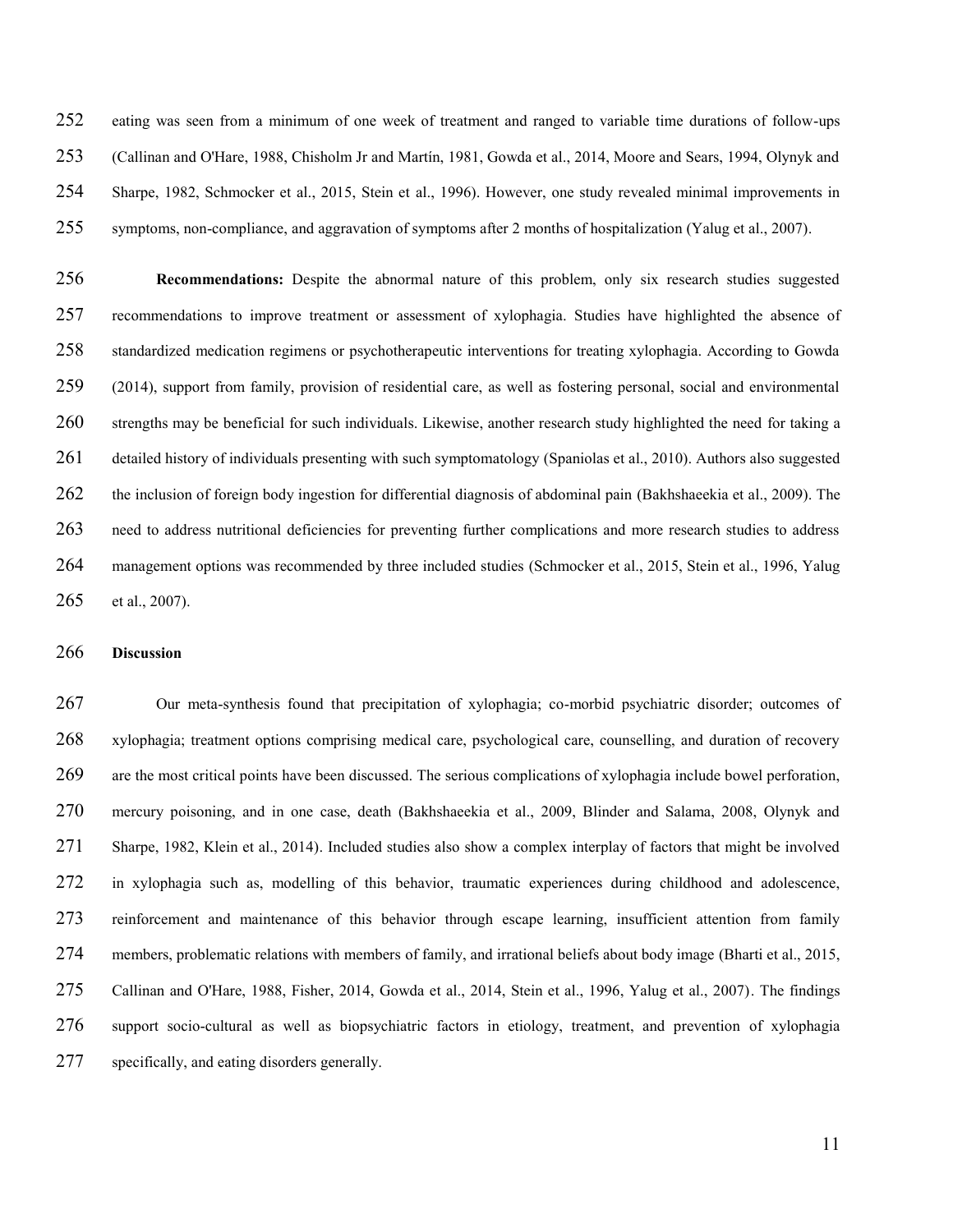Pica is often reported as a disorder of childhood (Blinder and Salama, 2008, Dumaguing et al., 2003, Klein et al., 2014), making up 25-33% of the cases reported worldwide (Gowda et al., 2014); with incidents rates reportedly decreasing with age. However, our findings revealed that the majority of cases (68%) are adults, with one geriatric patient (Dumaguing et al., 2003). This again points to the underlying cause of pica seen in most of these cases, which is iron-deficiency. There is also the fact that many patients feel ashamed to admit to such behavior (Spaniolas et al., 2010, Bakhshaeekia et al., 2009), a factor also observed in patients in our studies, thus delaying diagnosis until adulthood when severe complications occur. Additionally, children are rarely referred for psychiatric consultations, further delaying the appropriate diagnosis. Thus, Hergüner et al suggested that children should be sent for psychiatric assessments in the absence of underlying medical conditions, OCD, or a family history of OCD; and when iron-deficiency anemia and pica are resistant to iron therapy (Hergüner et al., 2008).

# **Potential impact of culture and geography**

There were a total of 11 countries involved, with the majority of cases reported in developed countries (i.e., 12 respondents) (Callinan and O'Hare, 1988, Fisher, 2014, Graham, 1976, Keeling et al., 1987, Klein et al., 2014, Moore and Sears, 1994, Olynyk and Sharpe, 1982, Schmocker et al., 2015, Spaniolas et al., 2010, Uretsky, 1974) compared to developing countries (i.e., 7 respondents) (Bakhshaeekia et al., 2009, Bharti et al., 2015, Gowda et al., 2014, Stein et al., 1996, Yalug et al., 2007, Fotoulaki et al., 2007). This discrepancy might be a result of more sufficient medical access and knowledge regarding pica as a disorder in developed countries. In a study determining the prevalence rates of psychiatric morbidity in children and adolescents in India where pica is one of the diagnoses, those in urban slum areas had the lowest prevalence rates compared to those in urban areas. This phenomenon might be due to the absence of awareness pertaining to significant psychiatric issues, greater acceptance for deviance, worsened living conditions and the occurrence of various stressors (Srinath et al., 2005). A study by Kettaneh et al also found that being non-European was an independent risk factor for pica, with the authors suggesting that the low incidence in Europeans was either because pica is rare in these patients, or due to the unwillingness to admit to pica because of cultural traits (Kettaneh et al., 2005). As previously mentioned, in some ethnic groups, pica is culturally acceptable, such as in Turkey and Africa where women were encouraged to eat clay to increase their fertility (al-Kanhal and Bani, 1995, Derman et al., 2005).

## **Underlying etiologies**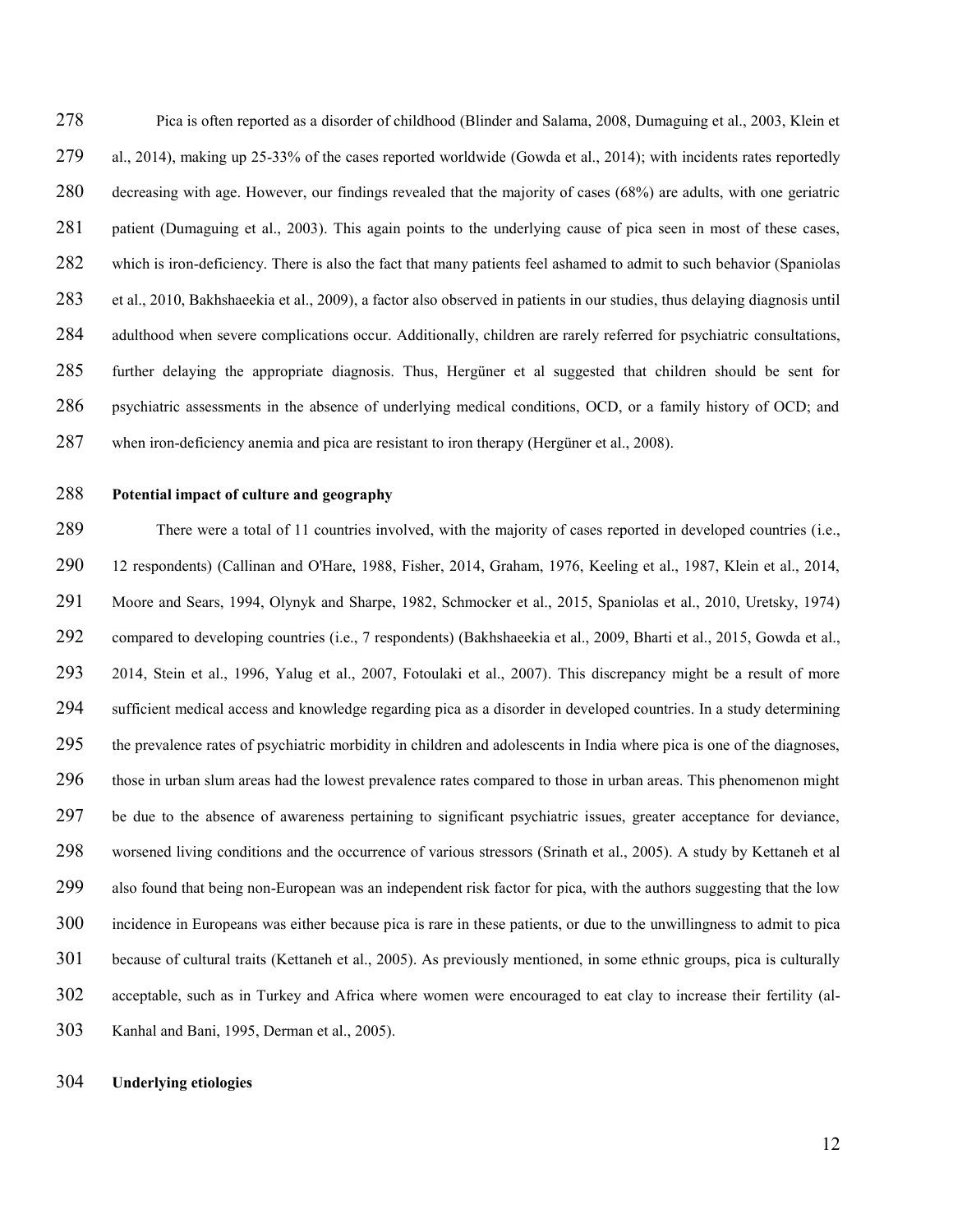The majority of patients in the included studies had either iron deficiency or iron deficiency anemia (IDA). This parallels clinical reports as well as findings in the literature that have pointed to the role of iron deficiency, and not necessarily IDA, in the development of pica (Olynyk and Sharpe, 1982, Lumish et al., 2014, Hergüner et al., 2008). Indeed in the study by Foutulaki et al, the pica was due to IDA secondary to celiac disease (Fotoulaki et al., 2007), which damages the small intestine where iron is absorbed; and is nonresponsive to iron therapy (Freeman, 2015). One theory postulated *restoring*, which describes pica as the body's reaction to deficiency (Klein et al., 2014). This then underlines the importance of first excluding and treating underlying and organic causes of pica before initiating psychiatric therapy (Fotoulaki et al., 2007, Dumaguing et al., 2003). There is however debate as to which came first, with some authors arguing that the consumption of non-nutritive substances in itself led to a loss in appetite which then results in iron deficiency. This was seen in the Callinan paper where cardboard chewing was believed to render fullness which in turn resulted in reduced food intake, consequently impairing iron absorption (Callinan and O'Hare, 1988). It is also postulated that the consumption of these materials may have resulted in an inhibition of iron absorption, thus leading to iron deficiency (Moore and Sears, 1994). Nevertheless, in most of the cases studied in the present meta-synthesis, individuals with iron-deficiency were cured or at least showed improvement in xylophagia after treatment with iron supplementation. However, although a possible relationship between pica and iron-deficiency has been shown, for now, the mechanism is still unclear (Callinan and O'Hare, 1988, Chisholm Jr and Martín, 1981, Moore and Sears, 1994, Olynyk and Sharpe, 1982, Schmocker et al., 2015).

A few patients had intellectual disabilities, which supports previous reports that pica is more prevalent in patients with mental disabilities, including having a higher mortality rate (Dumaguing et al., 2003, Klein et al., 2014, Hergüner et al., 2008). Indeed it was noted that worldwide 10-15% of those with pica have learning disabilities (Gowda et al., 2014). It has been postulated that this is due to diminished impulse regulation, which is a critical clinical characteristic in pica (Gundogar et al., 2003, Stein et al., 1996). The Stein patient had a comorbidity of OCD (Stein et al., 1996), while other patients reported symptoms of compulsions (Schmocker et al., 2015, Yalug et al., 2007, Moore and Sears, 1994); which again parallels previous findings which have attributed pica to OCD or obsessive-compulsive traits (Gundogar et al., 2003, Dumaguing et al., 2003, Bharti et al., 2015). Indeed in instances where iron therapy failed, the use of a selective serotonin reuptake inhibitor was shown to be effective (Bharti et al., 2015, Gowda et al., 2014, Yalug et al., 2007). Other reported predisposing factors include schizophrenia (Gowda et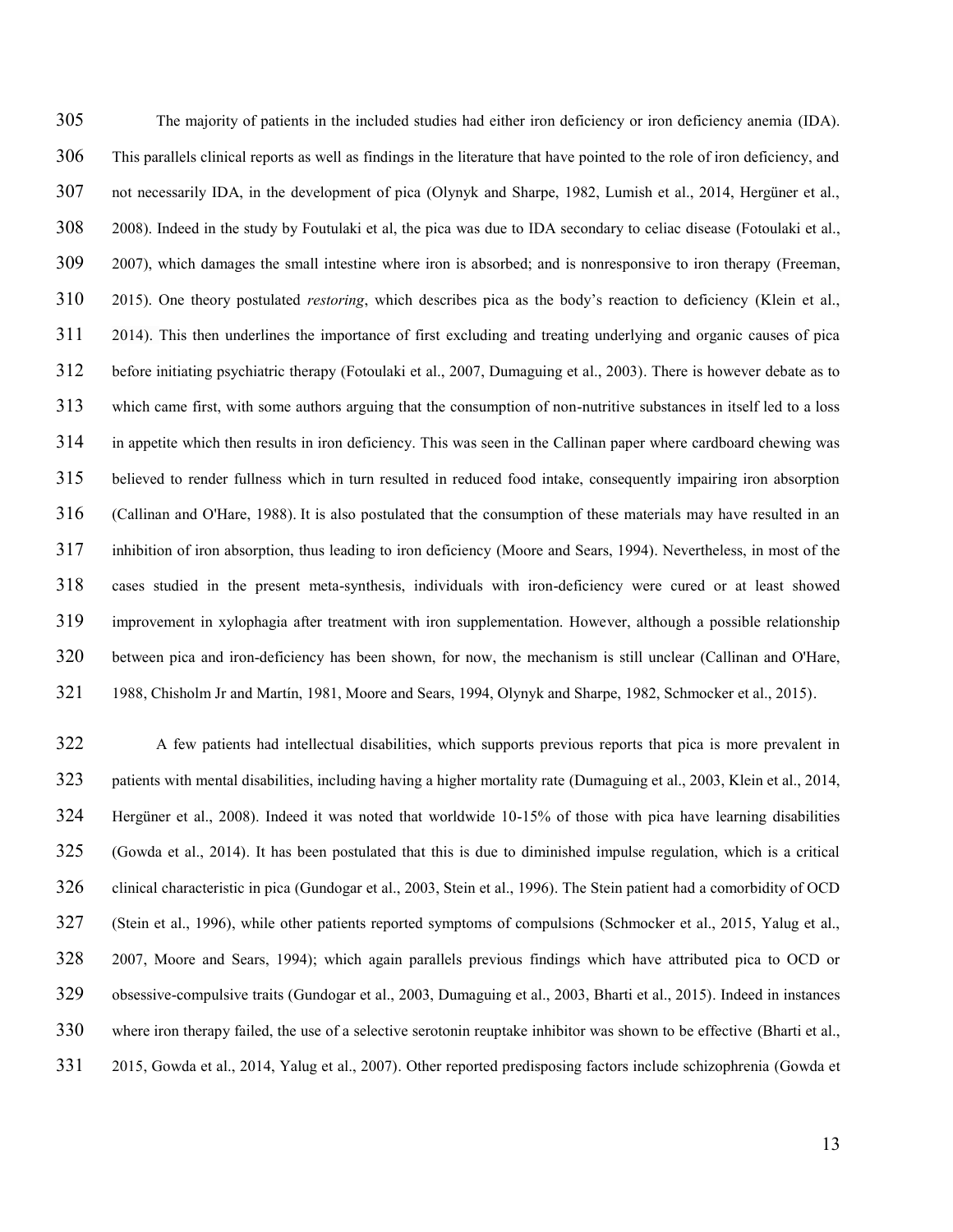al., 2014, Hergüner et al., 2008), seen in two cases (Dumaguing et al., 2003, Klein et al., 2014); as well as those with a family history of pica, also seen in two cases (Schmocker et al., 2015, Bharti et al., 2015).

# **Recommendation for early prevention**

Early detection of xylophagia can help in preventing complications (Singh et al., 2015). As primary prevention, pica should be screened by conducting prevalence surveys, direct observation, stool checks, medical history review, interviewing caregivers, and using screening scales such as the Behavior Problem Inventory in clinical programs and residential facilities (Williams and McAdam, 2012). Those who work where they will interact with people with pica should also be taught about what pica is, the dangers of ingestion of such non-food substances and the prevention strategies (Williams et al., 2009). Family members can also play a role by paying closer attention to patient's behavior, and seeking medical advice immediately if any unusual habits are observed. Parents should also periodically check for any tooth deterioration that might be a result of pica behavior (Singh et al., 2015).

# **Implications for future research, policy and practice**

This meta-synthesis shows that there are many challenges associated with diagnosing pica because of limited data on its characteristics, medical and psychological assessments, and management. Patients also often present with nonspecific signs and symptoms which may make it hard to detect as well as lead to misdiagnosis and unnecessary treatment (Bharti et al., 2015). This is aggravated by the fact that most patients conceal this behavior and seek medical assistance only after complications occur (Spaniolas et al., 2010), as seen in three cases (Bharti et al., 2015, Schmocker et al., 2015, Graham, 1976); or a proper history could not be obtained, especially in cases of intellectual disability or children (Bakhshaeekia et al., 2009). Various biopsychiatric and sociocultural components have been shown in this review (i.e., familial factors, maintaining factors, co-morbid conditions, psychological problems as outcomes and treatment options) which support the notion that these aspects operate simultaneously in additive, multiplicative, and/or transactional ways. Thus by being cognizant of socioeconomic factors, as well as detecting xylophagia in the early stages, prevention can be achieved and complications can be avoided. More clinical examples are also required to analyze whether pica is more prone to happen in developing or developed countries, as there is a possibility that the cases in developing countries are not reported because of poor access to medical resources and/or naivety towards the characteristic of pica.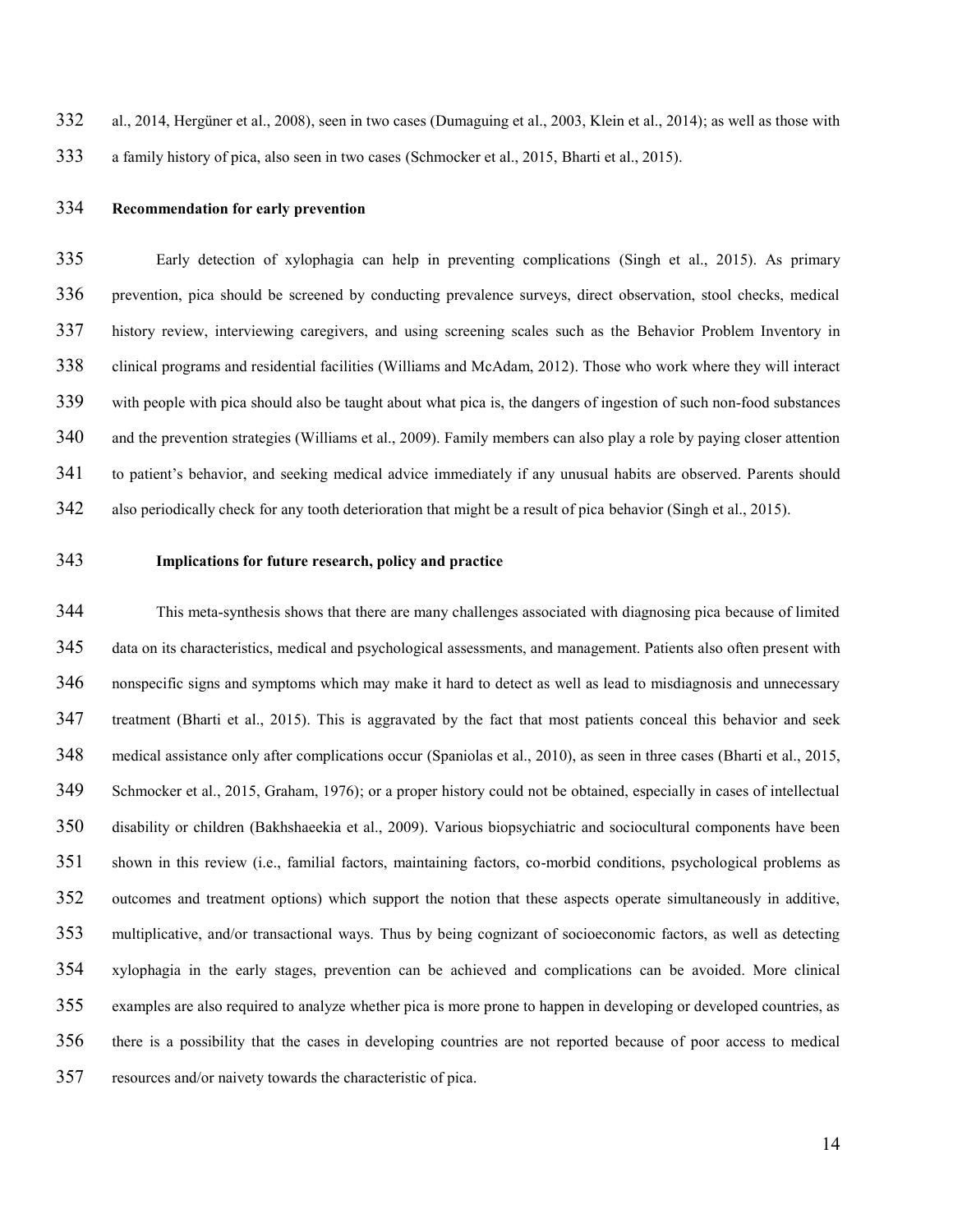Currently, the treatment for xylophagia is limited, and in most cases, patients are treated with oral iron therapy, antidepressants, or by surgically removing the intestinal bezoars. From a medico-legal perspective, the focus of treatment should be on the main disorder and correcting the causal deficiencies or emphasizes the complication (Moore and Sears, 1994). In some cases, a combination of antipsychotic medication and cognitive behavior therapy is opted (Knecht, 2000).

Overcorrection procedures have also been used, but only with the institutionalized patients. The fact that pica is associated with obsessions and compulsions also suggest the need for behavioral treatment (Dumaguing et al., 2003). Further studies, however, are still warranted to investigate the effectiveness of other possible treatments. As it pertains to the substance consumed, it is important to gather information on the specific type that was consumed in terms of brand names, as different brands of the same product may contain different materials, which could lead to different outcomes. In the same vein, while it may all come under the umbrella term of xylophagia, consuming pages of a book would have different consequences from consuming toilet paper. Thus explored and collected information collected should be as specific and detailed as possible (Young et al., 2008).

The unusual intake of foreign inedible substances by medical imaging and post-mortem examination with concurrent non-existence of role of external party or influence of medication, illegal drugs, or intoxicating substances, allows an effective explanation of the findings in the background of a complicated biopsychosocial clinical picture. As pica is not commonly known and often asymptomatic, patients might continue practicing the habit until complications occur. As such, there should also be a concerted effort to promote the awareness of pica and its possible consequences to both the public and health professionals. More well-designed trials should also be carried out to understand the characteristics and risk factors of xylophagia in order to facilitate early detection and prevention, as well as diagnosis.

**Limitation** 

There are some limitations to this meta-synthesis. One limitation was the lack of in-depth exploration of the phenomenon in the included studies. Studies did not explain the results of psychological assessment in details, and there was an absence of follow-up monitoring to confirm the efficacy of treatments offered. Furthermore, the term "xylophagia" was rarely used in the articles; instead, the specific substance consumed was mentioned, possibly increasing the difficulty in retrieving related studies as xylophagia encompasses a wide range of substance that can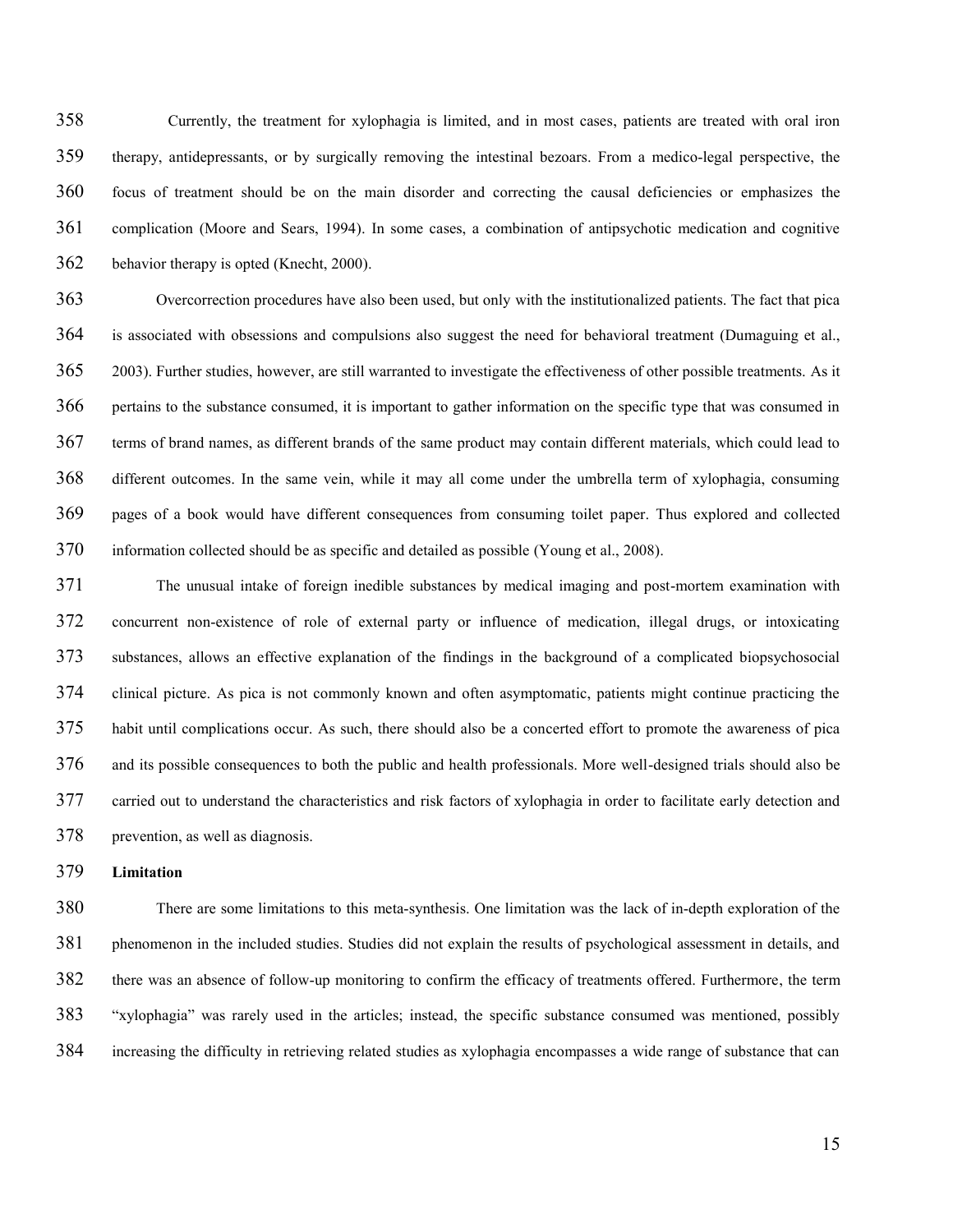be consumed. Out of 18 studies included in this meta-synthesis, 15 studies were case reports, showing a dearth of empirical studies with detailed qualitative or mixed-methodology to highlight the underpinnings of xylophagia.

# **Conclusions**

The commonly reported causes and triggers of xylophagia are behavior modelling through vicarious learning and post-traumatic disorder suffered during childhood and adolescence. It has been found that xylophagia is often associated with other diseases such as iron-deficiency and various psychiatric disorders. A positive effect of patient and family members undergoing psychology counselling or cognitive behavior therapy in reducing stress and enhancing coping skills thus avoiding self-damaging behaviors has been established. However, out of the 18 included studies, only four employed psychotherapy. Similarly, standardized medication regimens for treating xylophagia are still not available and further research is still required to better understand the disease. Furthermore, there must be a thorough assessment of medical, conceptual and explorational histories for any indication of pica that may assist in post-mortem examination and may also give relevant details of linked medical and psychiatric problems. This thorough assessment can help to overcome the chances of overlooking or misdiagnosis due to the presence of transient or mild symptoms or the occurrence of overlapping symptoms.

**Compliance with Ethical Standards** 

# **Disclosure of potential conflicts of interest**

- All authors have no conflict of interest.
- **Acknowledgments**
- None
- **Funding**
- This research received no specific grant from any funding agency in the public, commercial, or not-for-profit
- sectors.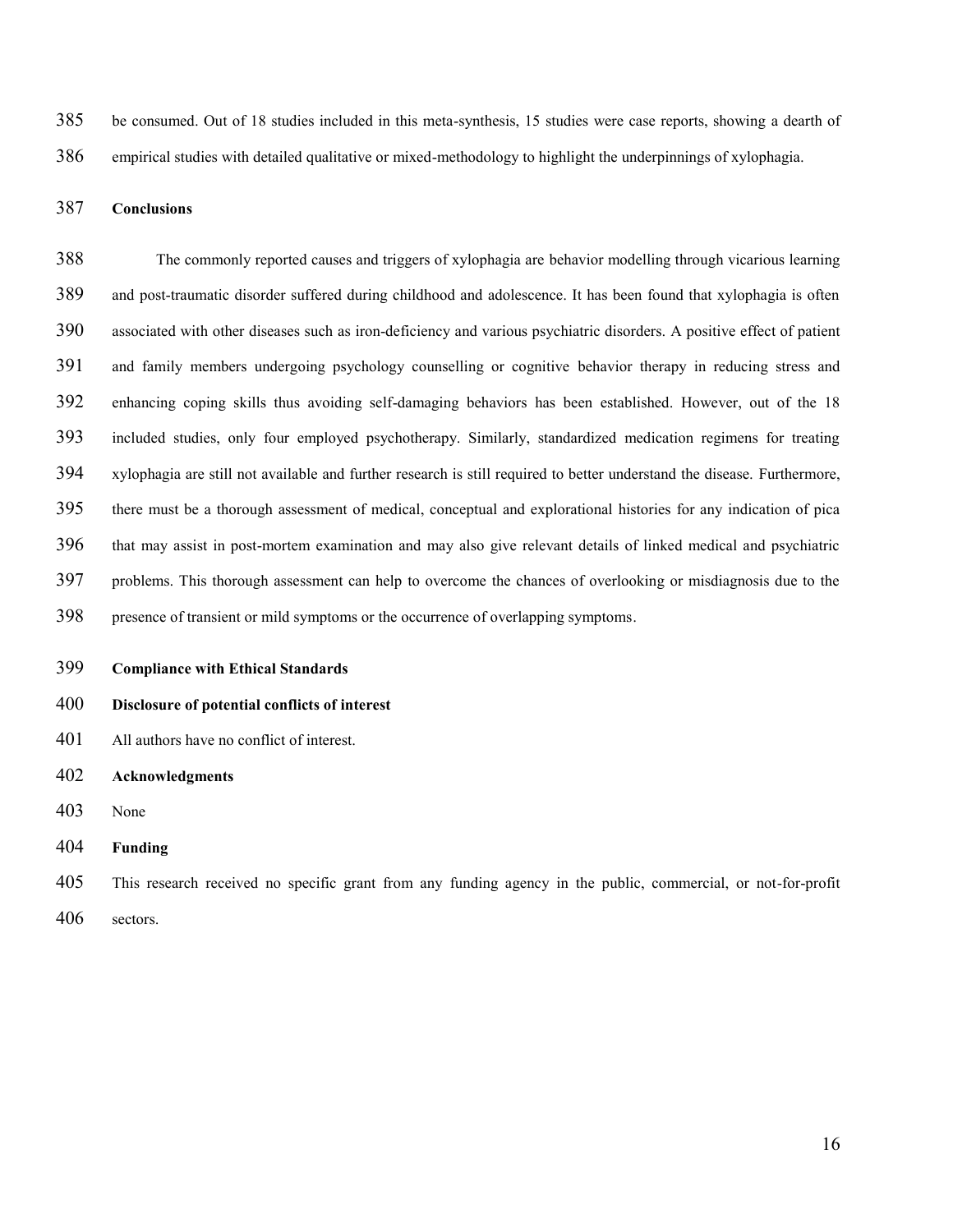# 407 **References**

- 408 ACHESON, D. W. 1999. Foodborne infections. *Curr Opin Gastroenterol,* 15**,** 538-45.
- 409 ADVANI, S., KOCHHAR, G., CHACHRA, S. & DHAWAN, P. 2014. Eating everything except 410 food (PICA): A rare case report and review. *Journal of International Society of*  411 *Preventive & Community Dentistry,* 4**,** 1-4.
- 412 AL-KANHAL, M. A. & BANI, I. A. 1995. Food habits during pregnancy among Saudi women. 413 *Int J Vitam Nutr Res,* 65**,** 206-10.
- 414 APA 2013. *American Psychiatric Association. Diagnostic and statistical manual of mental*  415 *disorders: DSM-5,* Washington; London, American Psychiatric Publishing.
- 416 BAKHSHAEEKIA, A., HOSSEINI, S. M., RAZMI, T. & SHAMSAEEFAR, A. 2009. Bowel 417 perforation by crumpled paper in a patient presenting with acute abdominal pain. *Saudi J*  418 *Gastroenterol,* 15**,** 52.
- 419 BARROS, J. L., CABALLERO, A., RUEDA, J. C. & MONTURIOL, J. M. 1991. Foreign body 420 ingestion: Management of 167 cases. *World Journal of Surgery,* 15**,** 783-788.
- 421 BHARTI, A., MISHRA, A. K., SINHA, V., ANWAR, Z., KUMAR, V. & MITRA, S. 2015. 422 Paper eating: An unusual obsessive-compulsive disorder dimension. *Ind Psychiatry J,* 24**,** 423 189.
- 424 BHATIA, M. S. & GUPTA, R. 2009. Pica responding to SSRI: An OCD spectrum disorder? *The*  425 *World Journal of Biological Psychiatry,* 10**,** 936-938.
- 426 BLINDER, B. J. & SALAMA, C. 2008. An Update on Pica. *Psychiatric Times,* 25**,** 66-73.
- 427 BLOCH, Y., LAUDER, A. & RATZONI, G. 2005. How many pins? A case report of a girl who 428 swallowed more than 50 straight pins in a suicide attempt. De Gruyter.
- 429 BYARD, R. W. 2000. Accidental childhood death and the role of the pathologist. *Pediatric and*  430 *developmental pathology,* 3**,** 405-418.
- 431 BYARD, R. W. 2014. A review of the forensic implications of pica. *Journal of forensic sciences,* 432 59**,** 1413-1416.
- 433 BYARD, R. W. 2017. Death by food. *Forensic Science, Medicine and Pathology*.
- 434 BYARD, R. W., MOORE, L. & BOURNE, A. J. 1990. Sudden and unexpected death-a late 435 effect of occult intraesophageal foreign body. *Pediatric pathology,* 10**,** 837-841.
- 436 CALLINAN, V. & O'HARE, J. A. 1988. Cardboard chewing: cause and effect of iron-deficiency 437 anemia. *Am J Med,* 85**,** 449.
- 438 CAMPBELL, R., POUND, P., POPE, C., BRITTEN, N., PILL, R., MORGAN, M. & 439 DONOVAN, J. 2003. Evaluating meta-ethnography: a synthesis of qualitative
- DONOVAN, J. 2003. Evaluating meta-ethnography: a synthesis of qualitative research 440 on lay experiences of diabetes and diabetes care. *Soc Sci Med,* 56**,** 671-684.
- 441 CANGIR, A. K., TUG, T. & OKTEN, I. 2002. An unusual foreign body in the esophagus: report 442 of a case. *Surg Today,* 32**,** 523-4.
- 443 CHISHOLM JR, J. C. & MARTÍN, H. I. 1981. Hypozincemia, ageusia, dysosmia, and toilet 444 tissue pica. *J National Med Assoc,* 73**,** 163.
- 445 DALAL, P. P., OTEY, A. J., MCGONAGLE, E. A., WHITMILL, M. L., LEVINE, E. J., 446 MCKIMMIE, R. L., THOMAS, A. C., COOK, C. H., PAPADIMOS, T. J., REILLEY, T. 447 E., BERGESE, S. D., STEINBERG, S. M., STAWICKI, S. P. & EVANS, D. C. 2013. 448 Intentional foreign object ingestions: need for endoscopy and surgery. *J Surg Res,* 184**,** 449 145-9.
- 450 DECKER, C. J. 1993. Pica in the mentally handicapped: a 15-year surgical perspective.
- 451 *Canadian journal of surgery. Journal canadien de chirurgie,* 36**,** 551-554.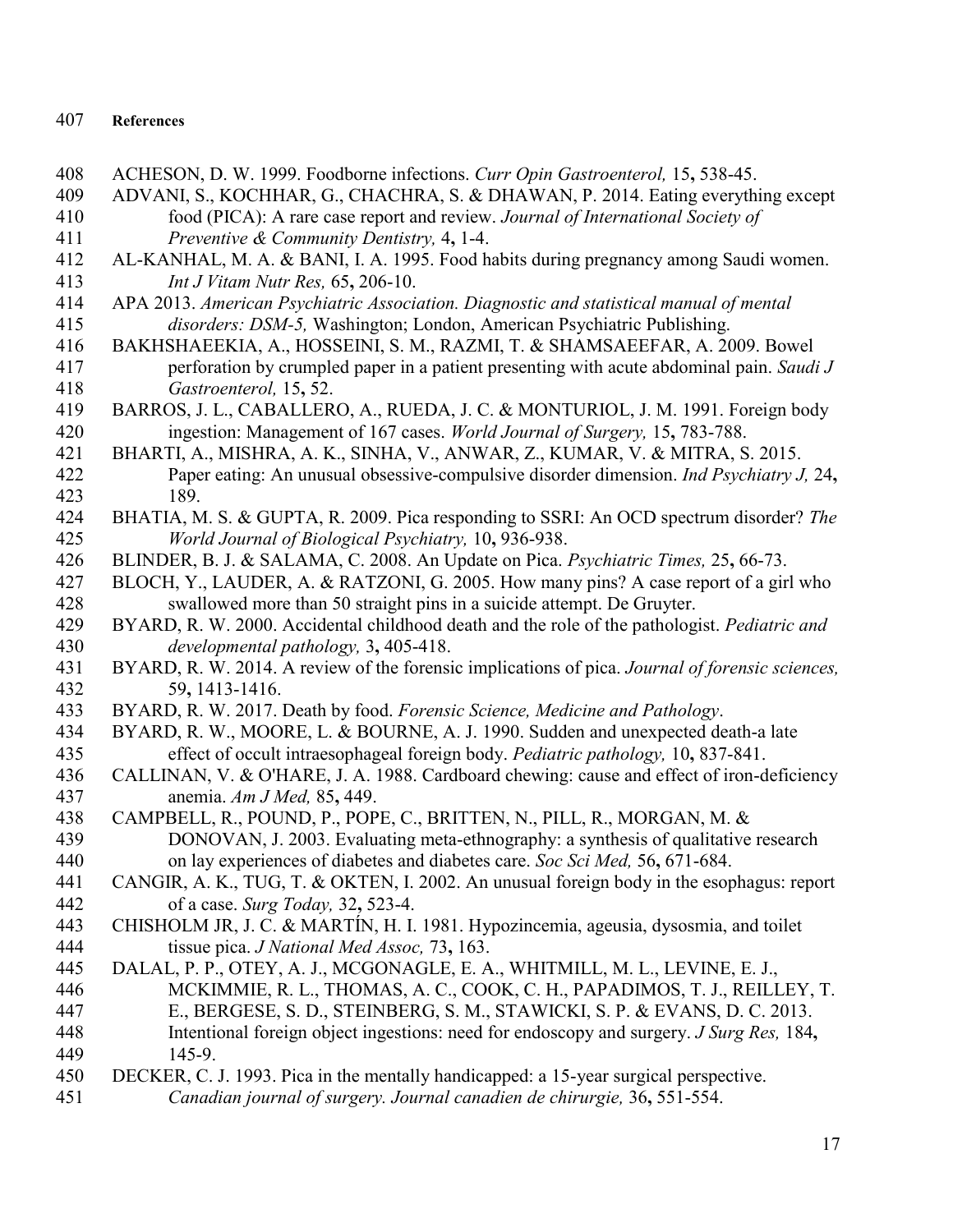- 452 DERMAN, O., ÖKSÜZ-KANBUR, N., YENICESU, İ. & KıNıK, E. 2005. Iron deficiency 453 anemia in a group of Turkish adolescents: Frequency and contributing factors. De 454 Gruyter.
- 455 DUMAGUING, N. I., SINGH, I., SETHI, M. & DEVANAND, D. P. 2003. Pica in the Geriatric 456 Mentally Ill: Unrelenting and Potentially Fatal. *Journal of Geriatric Psychiatry and*  457 *Neurology,* 16**,** 189-191.
- 458 ERWIN, E. J., BROTHERSON, M. J. & SUMMERS, J. A. 2011. Understanding qualitative 459 metasynthesis: Issues and opportunities in early childhood intervention research. *J Early*  460 *Interv,* 33**,** 186-200.
- 461 FEDERMAN, D. G., KIRSNER, R. S. & FEDERMAN, G. S. 1997. Pica: are you hungry for the 462 facts? *Connecticut medicine,* 61**,** 207-209.
- 463 FISHER, C. 2014. A Case of Gastritis in a Patient with Paper Pica. . *G. Clinical Vignettes/Case*  464 *Reports (A Clinical Vignette is an abstract with 5 or fewer cases and without*  465 *methodology)*.
- 466 FOTOULAKI, M., PANAGOPOULOU, P., EFSTRATIOU, I. & NOUSIA-ARVANITAKIS, S. 467 2007. Pitfalls in the approach to pica. *European Journal of Pediatrics,* 166**,** 623-624.
- 468 FOXX, R. M. & MARTIN, E. D. 1975. Treatment of scavenging behavior coprophagy and pica) 469 by overcorrection. *Behaviour Research and Therapy,* 13**,** 153-162.
- 470 FREEMAN, H. J. 2015. Iron deficiency anemia in celiac disease. *World Journal of*  471 *Gastroenterology : WJG,* 21**,** 9233-9238.
- 472 GLICKMAN, L. T., CHAUDRY, I. U., COSTANTINO, J., CLACK, F. B., CYPESS, R. H. & 473 WINSLOW, L. 1981. Pica patterns, toxocariasis, and elevated blood lead in children. *The*  474 *American journal of tropical medicine and hygiene,* 30**,** 77-80.
- 475 GOWDA, M., PATEL, B. M., PREETI, S. & CHANDRASEKAR, M. 2014. An unusual case of 476 xylophagia (paper-eating). *Ind Psychiatry J,* 23**,** 65.
- 477 GRAHAM, P. 1976. Stercoraceous perforation of the pelvic colon--an unusual complication of 478 pica. *Medical J Australia,* 2**,** 385.
- 479 GUNDOGAR, D., DEMIR, S. B. & EREN, I. 2003. Is pica in the spectrum of obsessive-480 compulsive disorders? *General hospital psychiatry,* 25**,** 293-294.
- 481 GUPTA A, RAJPUT S, MADUABUCHI G & KUMAR P 2007. Sponge eating: is it an 482 obsessive compulsive disorder or an unusual form of Pica? . *Acta Paediatr,* 96**,** 1853–4.
- 483 HERGÜNER, S., ÖZYıLDıRıM, İ. & TANıDıR, C. 2008. Is Pica an eating disorder or an 484 obsessive–compulsive spectrum disorder? *Progress in Neuropsychopharmacology &*  485 *Biological Psychiatry,* 8**,** 2010-2011.
- 486 HINES, L. 2013. The treatment views and recommendations of substance abusing women: A 487 meta-synthesis. *Qual Soc Work,* 12**,** 473-489.
- 488 JACOB, B., HUCKENBECK, W., BARZ, J. & BONTE, W. 1990. Death, after swallowing and 489 aspiration of a high number of foreign bodies, in a schizophrenic woman. *Am J Forensic*  490 *Med Pathol,* 11**,** 331-5.
- 491 JENSEN, L. A. & ALLEN, M. N. 1996. Meta-synthesis of qualitative findings. *Qualitative*  492 *Health Res,* 6**,** 553-560.
- 493 JOHNSON, B. E. 1990. Pica. *In:* WALKER, H. K., HALL, W. D. & HURST, J. W. (eds.) 494 *Clinical Methods: The History, Physical, and Laboratory Examinations.* 3 ed. Boston, 495 MA: Butterworths.
- 496 KAR, S. K., KAMBOJ, A. & KUMAR, R. 2015. Pica and Psychosis Clinical Attributes and 497 Correlations: A Case Report. *Journal of Family Medicine and Primary Care,* 4**,** 149-150.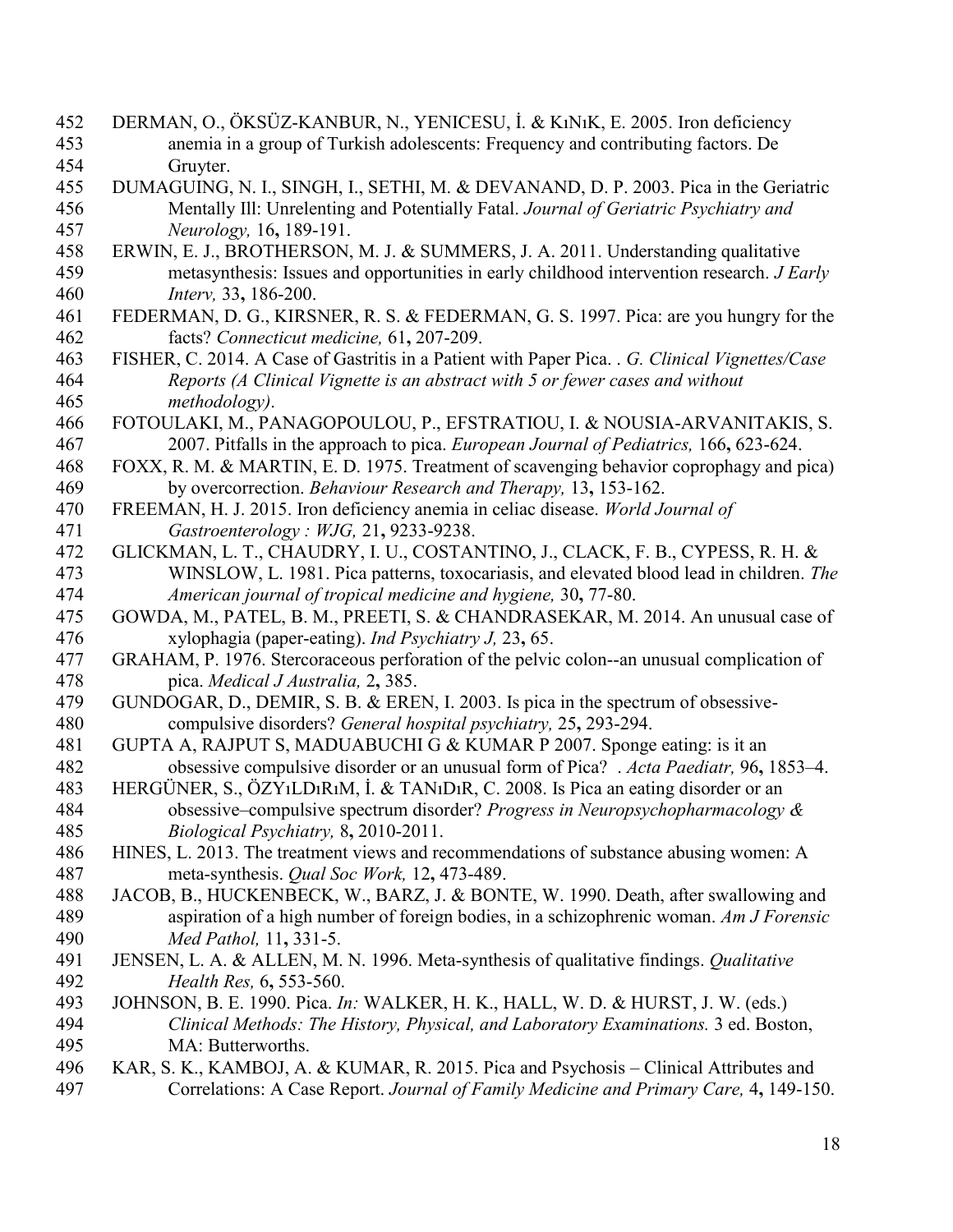- 498 KEELING, P. J., RAMSAY, J. & SHAND, W. S. 1987. Pica, paper, and pseudoporphyria. 499 *Lancet,* 2**,** 1095.
- 500 KETTANEH, A., ECLACHE, V., FAIN, O., SONTAG, C., UZAN, M., CARBILLON, L., 501 STIRNEMANN, J. & THOMAS, M. 2005. Pica and food craving in patients with iron-502 deficiency anemia: a case-control study in France. *Am J Med,* 118**,** 185-188.
- 503 KLEIN, A., SCHRÖDER, C., HEINEMANN, A. & PÜSCHEL, K. 2014. Homicide or suicide? 504 Xylophagia: a possible explanation for extraordinary autopsy findings. *Forensic Sci Med*  505 *Pathol,* 10**,** 437-442.
- 506 KMET, L. M., LEE, R. C., COOK, L. S., ALBERTA HERITAGE FOUNDATION FOR 507 MEDICAL RESEARCH, A., HEALTH TECHNOLOGY ASSESSMENT, U., 508 UNIVERSITY OF, C., FACULTY OF, M. & CALGARY HEALTH, R. 2004. *Standard*  509 *quality assessment criteria for evaluating primary research papers from a variety of*
- 510 *fields,* Edmonton, Alberta Heritage Foundation for Medical Research.
- 511 KNECHT, K. 2000. Pica. *Die unbekannte Essstörung. Psychol Praxis,* 23**,** 37-40.
- 512 KRUGMAN, S. D., LANTZ, P. E., SINAL, S., DE JONG, A. R. & COFFMAN, K. 2007. 513 Forced suffocation of infants with baby wipes: a previously undescribed form of child 514 abuse. *Child abuse & neglect,* 31**,** 615-621.
- 515 LEVINE, M. P. & SMOLAK, L. 2014. Paradigm clash in the field of eating disorders: a critical 516 examination of the biopsychiatric model from a sociocultural perspective. *Advances in*  517 *Eating Disorders,* 2**,** 158-170.
- 518 LOOTS, D. P. & DU TOIT-PRINSLOO, L. 2016. A fatal outcome of pica. *Forensic Sci Med*  519 *Pathol,* 12**,** 108-12.
- 520 LUMISH, R. A., YOUNG, S. L., LEE, S., COOPER, E., PRESSMAN, E., GUILLET, R. & 521 O'BRIEN, K. O. 2014. Gestational Iron Deficiency Is Associated with Pica Behaviors in 522 Adolescents. *The Journal of Nutrition*.
- 523 MCLOUGHLIN, I. J. 1988. Pica as a cause of death in three mentally handicapped men. *The*  524 *British Journal of Psychiatry,* 152**,** 842-845.
- 525 MOORE, D. F. & SEARS, D. A. 1994. Pica, iron deficiency, and the medical history. *The*  526 *American journal of medicine,* 97**,** 390-393.
- 527 NICOLAI, T. & REITER, K. 2004. Notfalltherapie der akuten Fremdkörperaspiration beim 528 KindAspiration of a foreign body in young children. *Notfall & Rettungsmedizin,* 7**,** 501- 506.
- 530 NOBLIT, G. W. & HARE, R. D. 1988. *Meta-Ethnography: Synthesizing qualitative studies*  531 United States, SAGE Publications.
- 532 OLYNYK, F. & SHARPE, D. 1982. Mercury poisoning in paper pica. *New England J Med,* 306.
- 533 PARAKH, J. S., MCAVOY, A. & CORLESS, D. J. 2016. Rapunzel syndrome resulting in 534 gastric perforation. *Ann R Coll Surg Engl,* 98**,** e6-7.
- 535 PARRY-JONES, B. & PARRY-JONES, W. L. 1992. Pica: symptom or eating disorder? A 536 historical assessment. *The British Journal of Psychiatry,* 160**,** 341-354.
- 537 ROSE, E. A., PORCERELLI, J. H. & NEALE, A. V. 2000. Pica: common but commonly 538 missed. *The Journal of the American Board of Family Practice,* 13**,** 353-358.
- 539 SAUVAGEAU, A. & RACETTE, S. 2006. Female Autoerotic Deaths–Still Often Overlooked. 540 *Medicine, science and the law,* 46**,** 357-359.
- 541 SCHAPER, A., HOFMANN, R., BARGAIN, P., EBBECKE, M., DESEL, H. & LANGER, C. 542 2003. Cocaine body packing: Infrequent indication for laparotomy. *Chirurg* 47**,** 1074- 543 1075.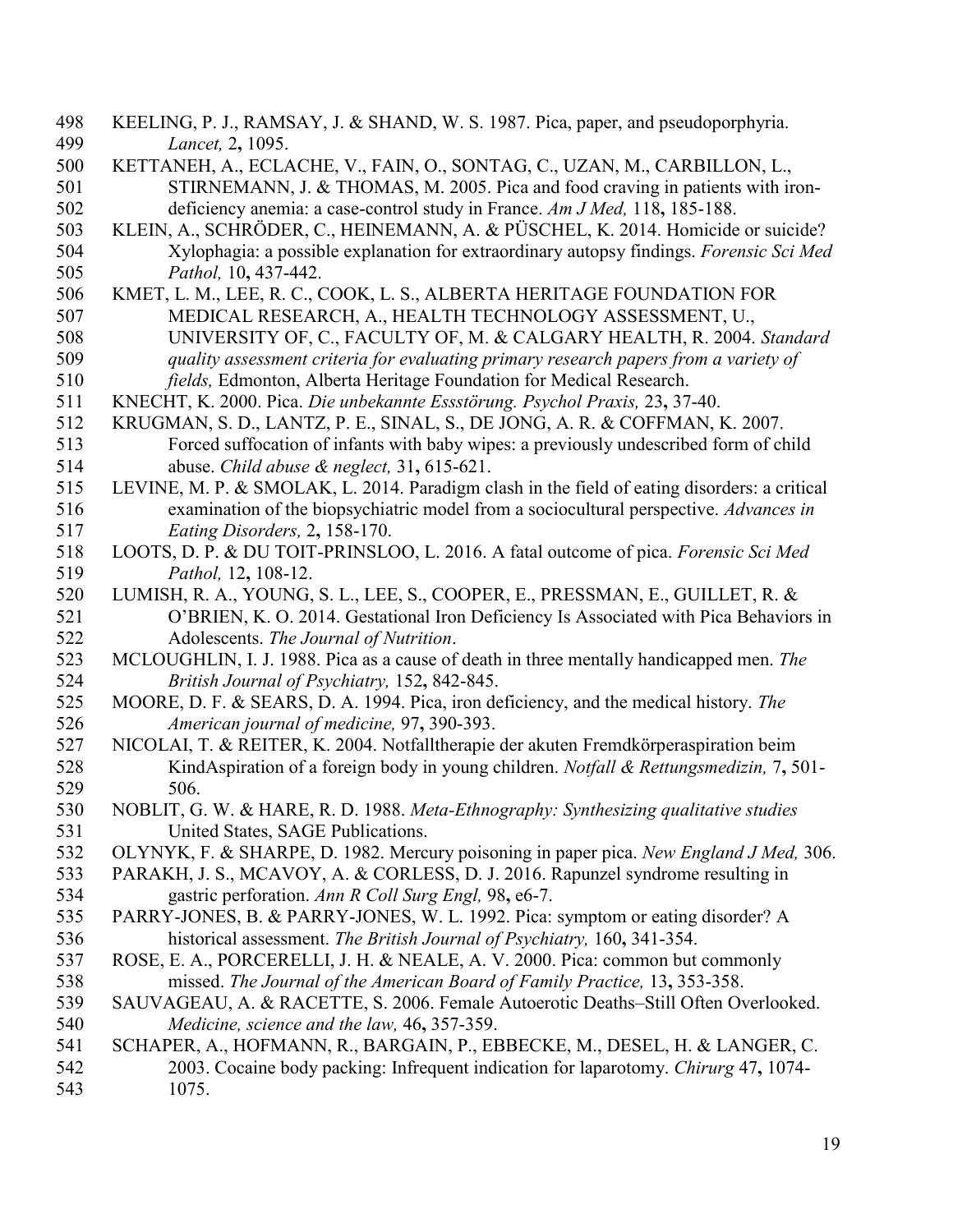- 544 SCHMOCKER, R. K., DAVID YU GREENBLATT MD, M. & GREENBERG, J. A. 2015. An 545 unusual case of obstruction after roux-en-y gastric bypass. *Am Surg,* 81**,** E8.
- 546 SIMPSON, E., MULL, J. D., LONGLEY, E. & EAST, J. 2000. Pica during Pregnancy in Low-547 Income Women Born in Mexico. *Western Journal of Medicine* 20-24.
- 548 SINGH, H., AGARWAL, S., SINGH, V., REHMAN, R. & PATWARDHAN, N. 2015. Pica 549 disorder with autism: Intervention in dental settings. *J Res Adv Dent,* 4**,** 281-291.
- 550 SPANIOLAS, K., OU, S., FINDEIS-HOSEY, J., MONSON, J. R. & SALLOUM, R. 2010. 551 Paper pica: an unusual cause of colonic ischemia. *J Gastrointest Surg,* 14**,** 1065-1066.
- 552 SREETHARAN, S. S., PREPAGERAN, N. & SATWANT, S. 2004. Unusual migratory foreign 553 body in the neck. *Singapore medical journal,* 45**,** 487-488.
- 554 SRINATH, S., GIRIMAJI, S. C., GURURAJ, G. & SESHADRI, S. 2005. Epidemiological study 555 of child & adolescent psychiatric disorders in urban & rural areas of Bangalore, India. 556 *Indian J Med Res,* 122**,** 67.
- 557 STEIN, D. J., BOUWER, C. & VAN HEERDEN, B. 1996. Pica and the obsessive-compulsive 558 spectrum disorders. *S Afr Med J,* 86**,** 1586-8, 1591-2.
- 559 TOKER, H., OZDEMIR, H., OZAN, F., TURGUT, M., GOZE, F., SENCAN, M. & 560 KANTARCI, A. 2009. Dramatic oral findings belonging to a pica patient: a case report. 561 *International dental journal,* 59**,** 26-30.
- 562 URETSKY, B. 1974. Paper bezoar causing intestinal obstruction. *Arch Surg,* 109**,** 123-123.
- 563 VELITCHKOV, N. G., GRIGOROV, G. I., LOSANOFF, J. E. & KJOSSEV, K. T. 1996. 564 Ingested foreign bodies of the gastrointestinal tract: retrospective analysis of 542 cases. 565 *World J Surg,* 20**,** 1001-5.
- 566 WALKER AND M.C. ROBERTS (ed.) 2001. *The Handbook of Clinical Child Psychology* New 567 York: NY: John Wiley & Sons.
- 568 WALSH, D. & DOWNE, S. 2005. Meta-synthesis method for qualitative research: a literature review. *J Adv Nurs*, 50, 204-211. 569 review. *J Adv Nurs,* 50**,** 204-211.
- 570 WALSH, D. & DOWNE, S. 2006. Appraising the quality of qualitative research. *Midwifery,* 22**,** 571 108-119.
- 572 WICK, R., GILBERT, J. D. & BYARD, R. W. 2006. Café coronary syndrome-fatal choking on 573 food: an autopsy approach. *Journal of Clinical Forensic Medicine,* 13**,** 135-138.
- 574 WILLIAMS, D. E., KIRKPATRICK-SANCHEZ, S., ENZINNA, C., DUNN, J. & BORDEN-<br>575 KARASACK, D. 2009. The clinical management and prevention of pica: A retrospecti KARASACK, D. 2009. The clinical management and prevention of pica: A retrospective 576 follow‐up of 41 individuals with intellectual disabilities and pica. *J Appl Res Intellect*  577 *Disabil,* 22**,** 210-215.
- 578 WILLIAMS, D. E. & MCADAM, D. 2012. Assessment, behavioral treatment, and prevention of 579 pica: Clinical guidelines and recommendations for practitioners. *Res Dev Disabil,* 33**,** 580 2050-2057.
- 581 YALUG, I., KIRMIZI-ALSAN, E. & TUFAN, A. E. 2007. Adult onset paper pica in the context 582 of anorexia nervosa with major depressive disorder and a history of childhood geophagia: 583 a case report. *Prog Neuropsychopharmacol Biol Psychiatry,* 31**,** 1341-2.
- 584 YAMAGUCHI, Y., TERASHIMA, M., NAKAO, A., YOSHIE, N., FUJISAKI, N., YAMADA, 585 T., OKAMOTO, A., HASHIMOTO, A. & KOTANI, J. 2014. To remove or not remove? 586 Twenty or more sewing needles in the gastrointestinal tract. *Acute Med Surg,* 1**,** 250-251.
- 587 YOUNG, S. L., WILSON, M. J., MILLER, D. & HILLIER, S. 2008. Toward a Comprehensive
- 588 Approach to the Collection and Analysis of Pica Substances, with Emphasis on 589 Geophagic Materials. *PLOS ONE,* 3**,** e3147.